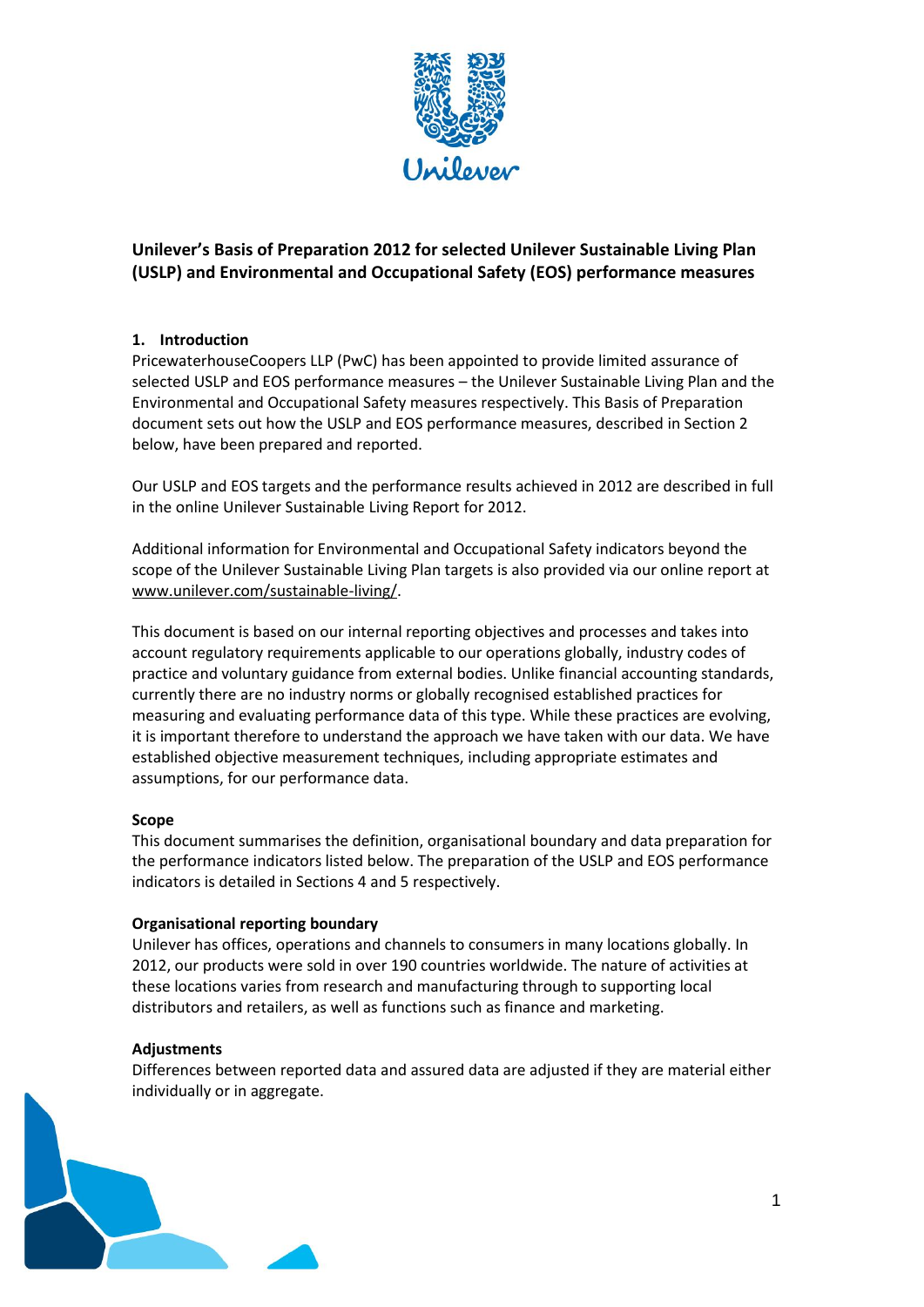

### **2. USLP and EOS performance indicators**

### **2.1 USLP performance indicators**

In the light of the activities at these locations, including interactions with consumers, the organisational boundary for reporting varies for each of the selected performance indicators. The organisational boundary applicable for each indicator is described in more detail in Section 4.

The performance data includes newly acquired businesses as soon as the appropriate processes and systems are implemented to enable consistent data collation and Unilever Group level consolidation.

Operations categorised as joint ventures or investments and where we do not have management control are excluded from the scope of all performance indicators, unless otherwise indicated.

| <b>USLP indicator</b>                                                                               | <b>Performance measured</b>                                                                                                                                                                                                                                                 |
|-----------------------------------------------------------------------------------------------------|-----------------------------------------------------------------------------------------------------------------------------------------------------------------------------------------------------------------------------------------------------------------------------|
| <b>Health &amp; Hygiene:</b><br>• Reduce diarrhoeal and respiratory<br>disease through handwashing. | Number of people reached by Lifebuoy handwashing programmes<br>$\bullet$<br>since 2010.                                                                                                                                                                                     |
| <b>Health &amp; Hygiene:</b><br>• Provide safe drinking water.                                      | Number of people who have gained access to safe drinking water from<br>٠<br>Pureit since its launch in 2005.                                                                                                                                                                |
| <b>Nutrition (commitment):</b><br>• Helping people to achieve healthier<br>diets.                   | The percentage of sales volume of Unilever food and refreshment<br>$\bullet$<br>products meeting the criteria for the highest nutritional standards,<br>based on globally recognised dietary guidelines, at the end of<br>September 2012.                                   |
| Greenhouse gases (GHG):<br>• Reduce GHG emissions from washing<br>clothes.                          | The percentage of Unilever concentrated and compacted products<br>$\bullet$<br>within the total laundry products portfolio at the end of June 2012.                                                                                                                         |
| Water:<br>• Reduce water use in the laundry<br>process.                                             | The number of households using Unilever's One Rinse fabric<br>$\bullet$<br>conditioner products in 2012.                                                                                                                                                                    |
| <b>Sustainable sourcing:</b><br>· Sustainable palm oil.                                             | The percentage of palm oil from sustainable sources by the end of<br>٠<br>2012:<br>via GreenPalm certificates; and<br>palm oil purchased from certified, traceable sources (through a<br>$\bullet$<br>segregated supply).                                                   |
| • Sustainable soy.                                                                                  | The percentage of soy oil sustainably sourced in the form of RTRS<br>$\bullet$<br>(Round Table on Responsible Soy) certificates by the end of 2012.                                                                                                                         |
| · Sustainable tea.                                                                                  | The percentage of our Lipton tea bag blends which contained a<br>٠<br>proportion of Rainforest Alliance Certified™ tea by the end of 2012.<br>The overall percentage of tea purchased for all our brands sourced<br>$\bullet$<br>from Rainforest Alliance Certified™ farms. |
| <b>Better livelihoods:</b><br>• Supporting small-scale distributors.                                | The number of female entrepreneurs ('Shakti ammas') selling products<br>$\bullet$<br>to households in India at the end of 2012.                                                                                                                                             |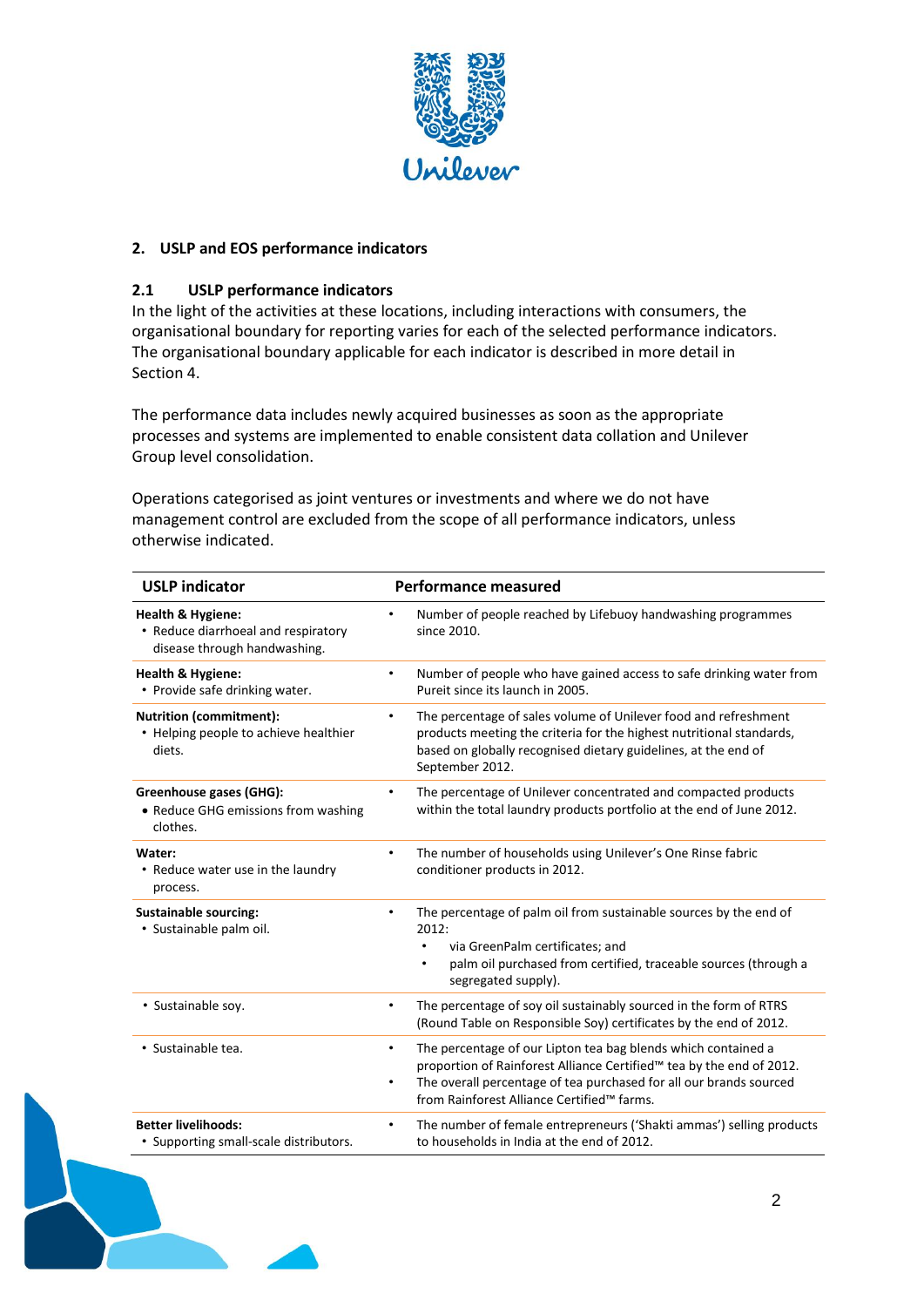

## **2.2 EOS performance indicators**

In line with previous years, we define our manufacturing sites as those where we have management control (over 51% share). Our reporting includes 100% of manufacturing site data for those sites where we have management control. We also do not collect environmental data from third-party companies that manufacture or pack our products.

The environmental performance indicators were chosen because they reflect the main environmental aspects for our manufacturing sites covering utilities consumption (energy/CO<sub>2</sub> and water) and all environmental media (waste, air and water pollution). They also represent our main environmental costs and corresponding potential for cost savings as a result of achieving our reduction targets. Emissions of ozone-depleting substances are also reported, expressed as ozone-depleting potential (ODP).

Disposals during the year have been excluded from our reporting.

All products, semi‐finished products and by‐products, are reported in our production tonnage. The reported tonnage is the net weight in tonnes excluding all packaging.

Safety data is reported for all Unilever manufacturing and non-manufacturing sites. Safety data for third-party companies that manufacture or pack our products are excluded.

The organisational boundary applicable for each indicator is described in more detail in Section 5.

| <b>EOS indicator</b>                                                         | <b>Performance measured</b>                                                                                                                                                                                                                                                                                                                                                                   |
|------------------------------------------------------------------------------|-----------------------------------------------------------------------------------------------------------------------------------------------------------------------------------------------------------------------------------------------------------------------------------------------------------------------------------------------------------------------------------------------|
| Water:<br>• Reducing water use in manufacturing.                             | Change in the volume of water in $m3$ abstracted in 2012 compared to<br>$\bullet$<br>2008.<br>Water abstracted in m <sup>3</sup> per tonne of production.<br>$\bullet$<br>Emissions of chemical oxygen demand (COD) in kg per tonne of<br>٠<br>production.                                                                                                                                    |
| Energy and greenhouse gas emissions:<br>• Reducing GHG from manufacturing.   | Energy use in gigajoules per tonne of production.<br>$\bullet$<br>Change in the tonnes of $CO2$ from energy produced in 2012 compared<br>٠<br>to 2008.<br>$CO2$ emissions from energy use in kg per tonne of production.<br>Emissions of $SOx$ from boilers and utilities in kg per tonne of production.<br>Emissions of ozone-depleting potential (ODP) in grams per tonne of<br>production. |
| Waste:<br>• Reducing waste from manufacturing.                               | Change in the tonnes of total waste in 2012 compared to 2008.<br>٠<br>The percentage of our manufacturing sites achieving zero non-<br>$\bullet$<br>hazardous waste to landfill by the end of 2012.<br>Hazardous waste in kg per tonne of production.<br>٠<br>Non-hazardous waste in kg per tonne of production.<br>٠                                                                         |
| <b>Occupational safety:</b><br>• Reduce workplace injuries and<br>accidents. | Number of fatal accidents in 2012.<br>٠<br>Accident rate: Total Recordable Frequency Rate (TRFR) per 1,000,000<br>٠<br>man-hours in 2012.                                                                                                                                                                                                                                                     |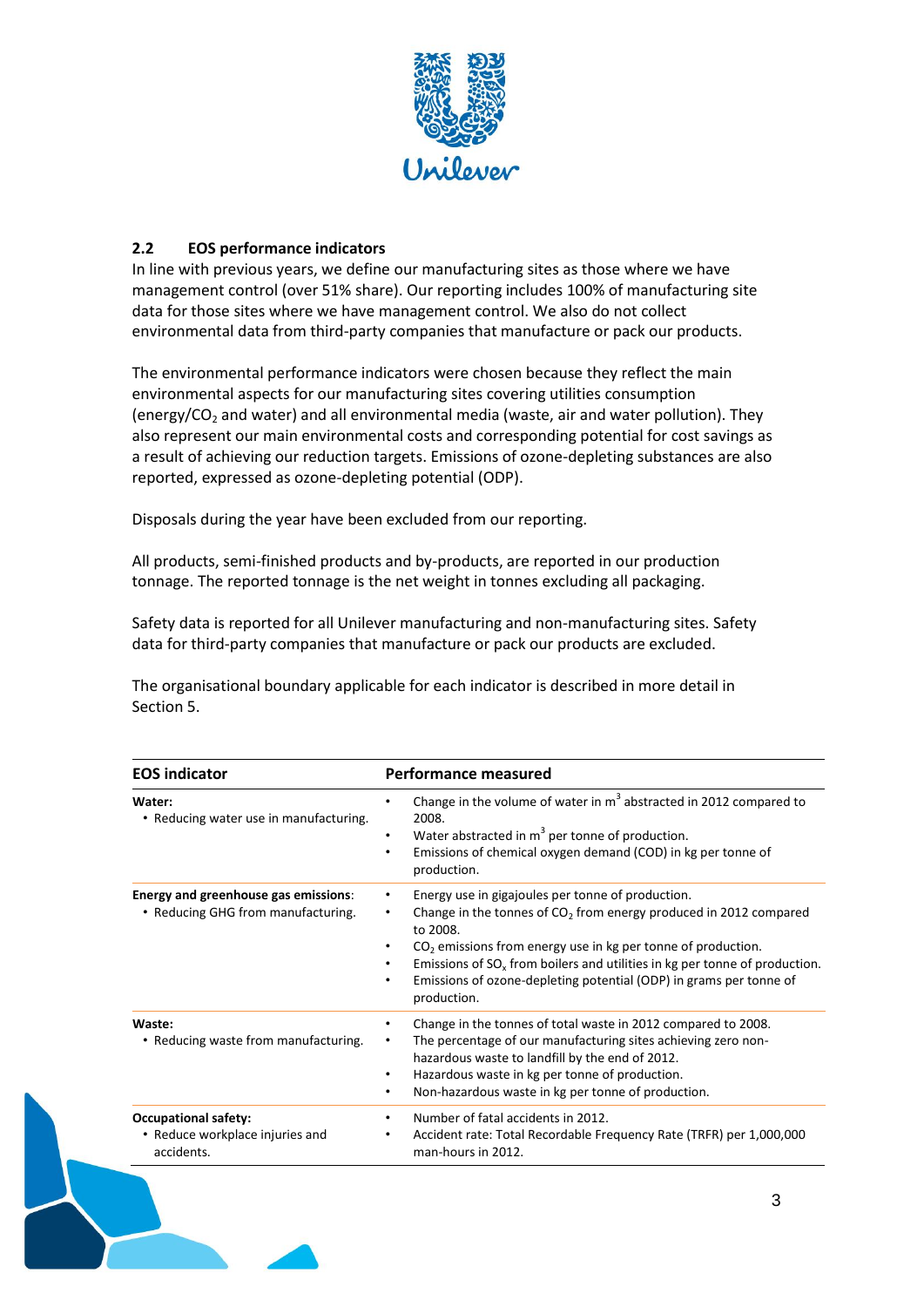

## **3. Data sources**

Our objective is to gather and report reliable and robust data. We are committed to providing transparency on the quality of the data where we consider there are matters which are material to users of the information. The information we report is subject to internal review processes and, where relevant and/or required, external review and assurance.

## **3.1 USLP performance indicators**

Our data reporting systems for Unilever Sustainable Living Plan targets and performance are evolving and we continue to work to align data recording and reporting methods across the Unilever Group. This includes working with third parties where we rely on their data to provide input and support our performance.

## **3.2 EOS performance indicators**

Every year we collect data from each of our manufacturing sites on key measures of environmental performance. This is collated and analysed using a web‐based Environmental Performance Reporting tool (EPR). Since 2008 our  $CO<sub>2</sub>$  emissions data reporting has been aligned to the internationally accepted Greenhouse Gas Protocol.\*

In 2012, 252 manufacturing sites in 69 countries reported environmental performance data. In some cases multiple factories occupy one manufacturing site and these report separately in our EPR system.

For the two occupational safety indicators, we collect data from all our manufacturing sites and non‐manufacturing sites, eg head offices, research laboratories and marketing/sales organisations via our Occupational Safety (OS) tool.

In 2012, 510 sites reported occupational safety performance indicators. The number of reporting sites increased by 62 in 2012 compared to 2011 primarily due to improved granularity of reporting, with individual sites providing data, as opposed to aggregated data in the past, in order to improve tracking of safety performance.

\* The Greenhouse Gas Protocol Initiative is a multi‐stakeholder partnership of businesses, NGOs, governments and others convened by the World Resources Institute (WRI), a US‐based environmental NGO, and the World Business Council for Sustainable Development (WBCSD), a Geneva‐based coalition of 200 international companies. Launched in 1998, the Initiative's mission is to develop internationally accepted greenhouse gas (GHG) accounting and reporting standards for business and to promote their broad adoption.

## **4. USLP performance data preparation**

It is the responsibility of Unilever's management to ensure that appropriate procedures are in place to prepare performance data as set out, in all material respects, in this document. This preparation needs to ensure that:

- the reported information reflects our performance;
- the data is meaningful and is consistent with the stated definitions, scope and boundaries;
- any specific exclusions are stated clearly and explained;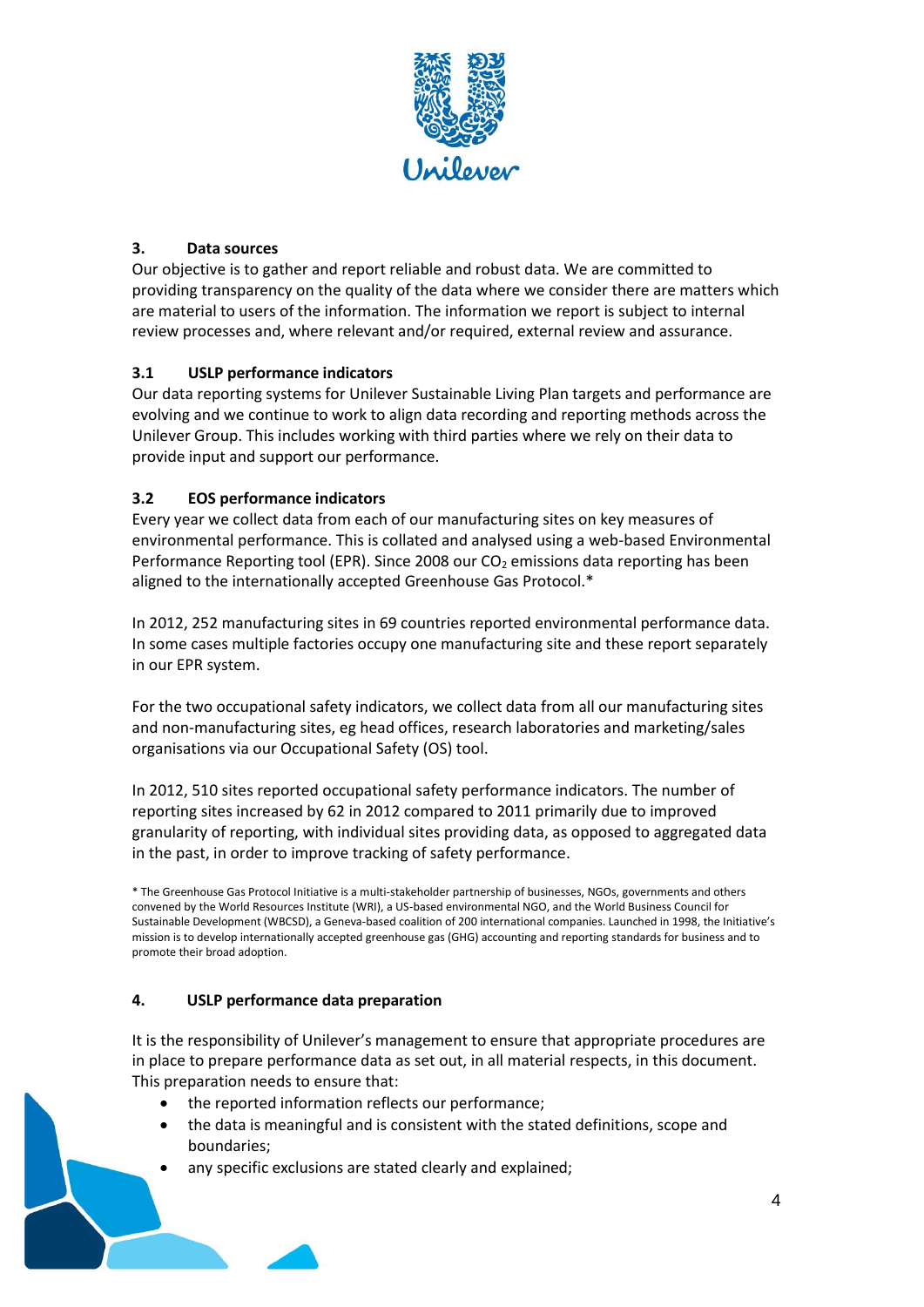

- we describe openly any assumptions we make as well as our accounting and calculation methods; and
- we aim for transparency to enable users to have confidence in the integrity of our reporting.

Sections 4.1–4.9 detail the basis of preparation for each USLP performance indicator.

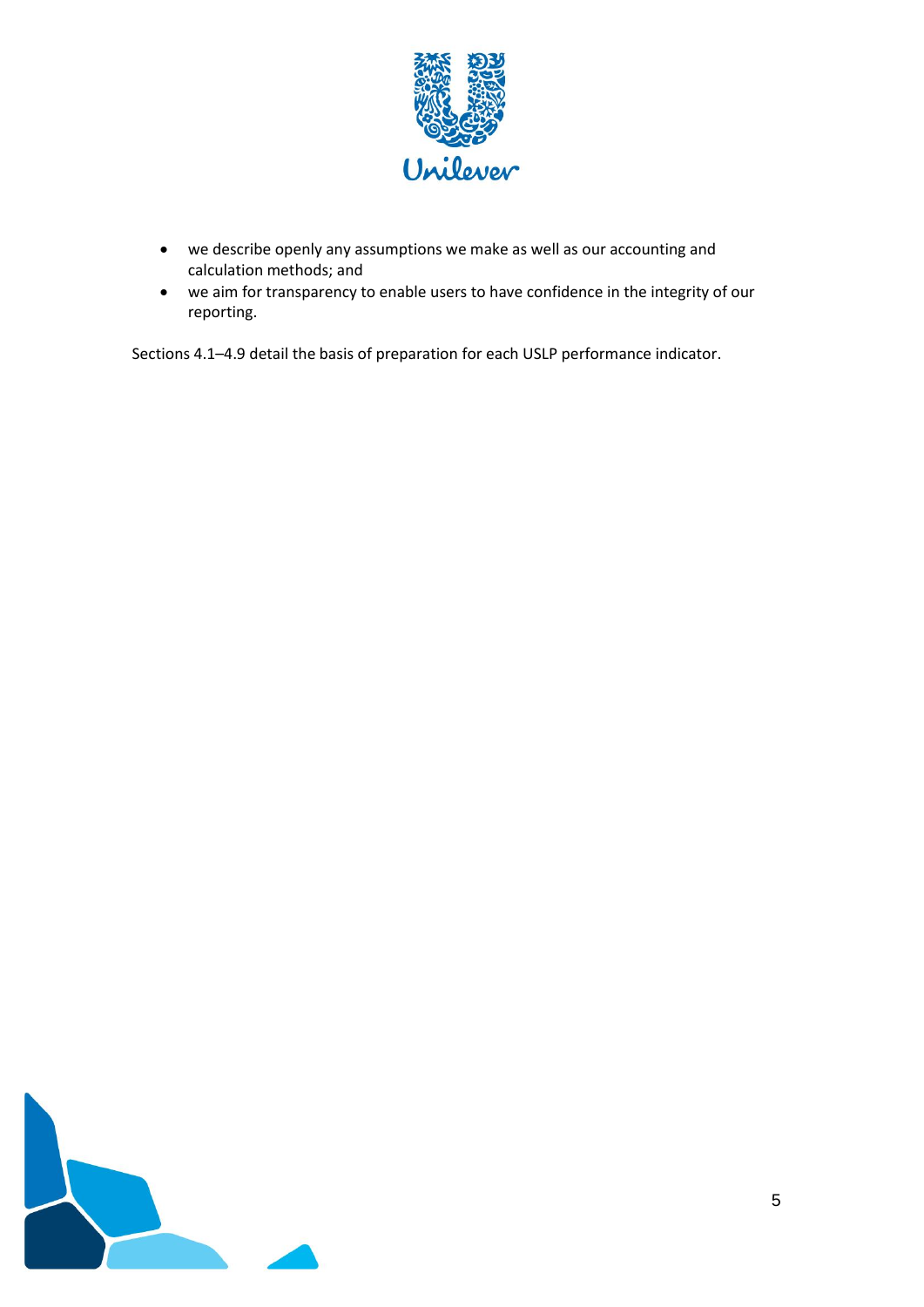

## *4.1 Health & Hygiene – Reduce diarrhoeal and respiratory disease through handwashing*

**Performance measure**: The number of people reached by Lifebuoy handwashing programmes since 2010 (this covers the period 1 January 2010 to 31 December 2012).

The Lifebuoy behaviour change handwashing programmes are designed to reach children through schools, to reach mothers through health clinics and women's groups, and to reach people in remote areas via rural outreach programmes such as 'Khushion Ki Doli' (KKD) and Laser Beam Community outreach.

## *Definition*

Reach is the total number of people influenced as a result of the handwashing programmes.

Direct contact is defined as an individual who has attended a handwashing programme consisting of interactive elements such as educational videos and comic book stories as well as demonstrations regarding handwashing and hygiene.

## *Boundary*

The countries 'in scope' of this performance measure are: Bangladesh, Brazil, Egypt, Ghana, India, Indonesia, Kenya, Malaysia, Nigeria, Pakistan, South Africa, South Sudan, Uganda, Vietnam, Zambia and Zimbabwe.

## *Performance data preparation and assumptions*

Each individual attending one of the intervention programmes (a direct contact) is logged and consolidated into the total number of direct contacts per programme in each 'in scope' country.

Total reach is calculated as:

 The total number of direct contacts per handwashing programme (excluding KKD and Laser Beam) multiplied by the average number of individuals in a household applicable in each of the 'in scope' countries.

Based on previous research, it is assumed that each individual will take back to their household the learning from attending the intervention programme plus the total number of direct contacts attending the KKD and Laser Beam outreach programmes.

The average number of individuals in a household in each 'in scope' country is based on national census data or recognised survey data.

It is assumed that there are no material overlaps between handwashing programmes in the same communities (ie for mothers and schools) and therefore only one individual per household attends one of the programmes.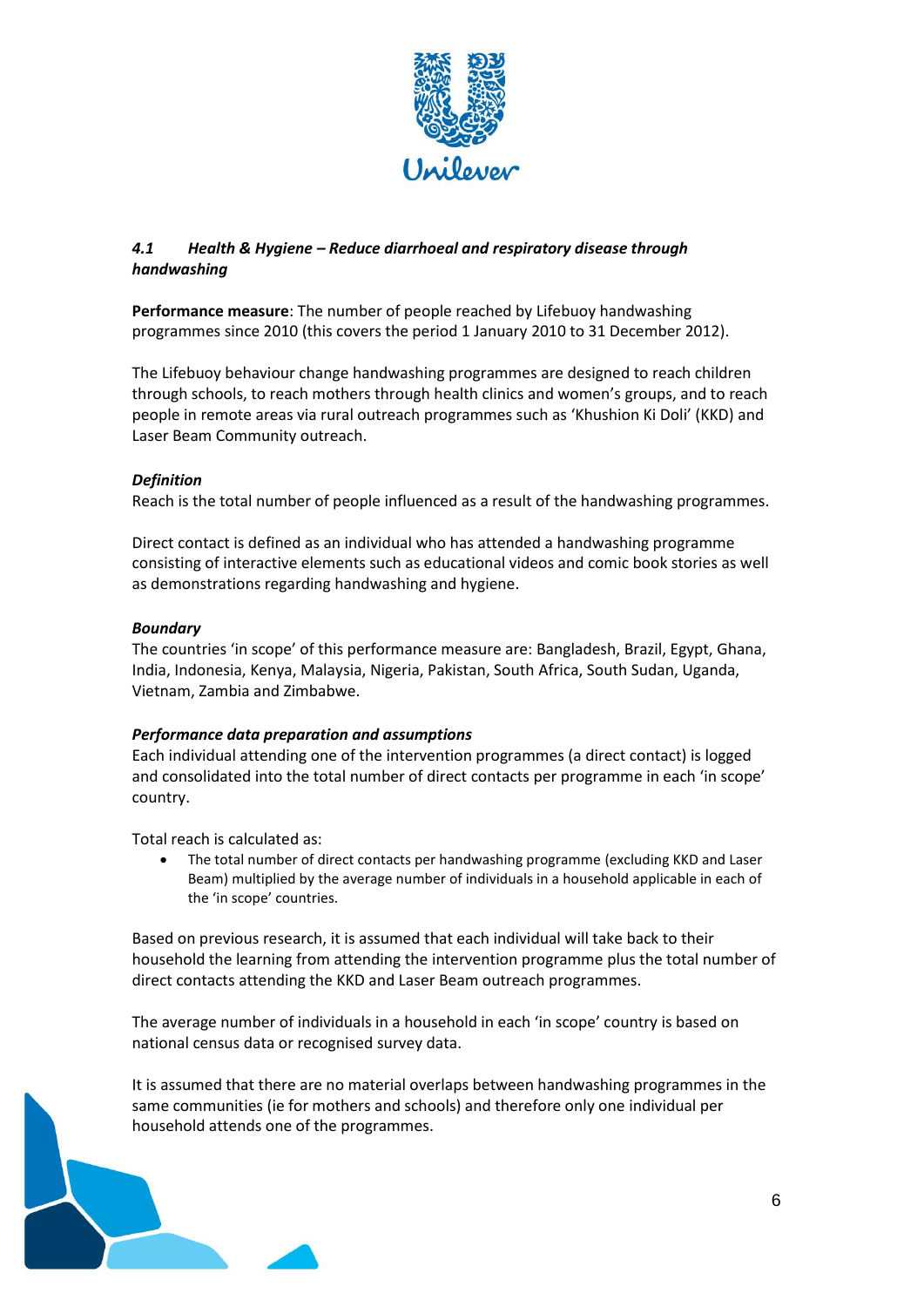

## *4.2 Health & Hygiene – Provide safe drinking water*

**Performance measure***:* The number of people who have gained access to safe drinking water from Pureit since its launch in 2005 (this covers the period 1 January 2005 to 31 December 2012).

## *Definition*

People gaining access to safe drinking water is the number of individuals having access to a Pureit appliance. Pureit is an in-home water purifier appliance that operates without the need for electricity or pressurised tap water.

## *Boundary*

The countries 'in scope' of this performance measure are: Bangladesh, Brazil, India, Indonesia, Mexico, Nigeria and Sri Lanka.

## *Performance data preparation and assumptions*

The numbers of Pureit appliances sold are obtained from the relevant Unilever sales management systems in each 'in scope' country. It is assumed that all Pureit appliances sold to retailers in each 'in scope' country are sold onto individual households in that country.

The number of people gaining access to safe drinking water is the total number of Pureit appliances sold multiplied by the average number of individuals in a household applicable to each of the 'in scope' countries. It is assumed that a single Pureit appliance will be used by a single household. It is also currently assumed that a Pureit appliance has an endless product life.

The average number of individuals in a household in each 'in scope' country is based on national census data or recognised survey data.

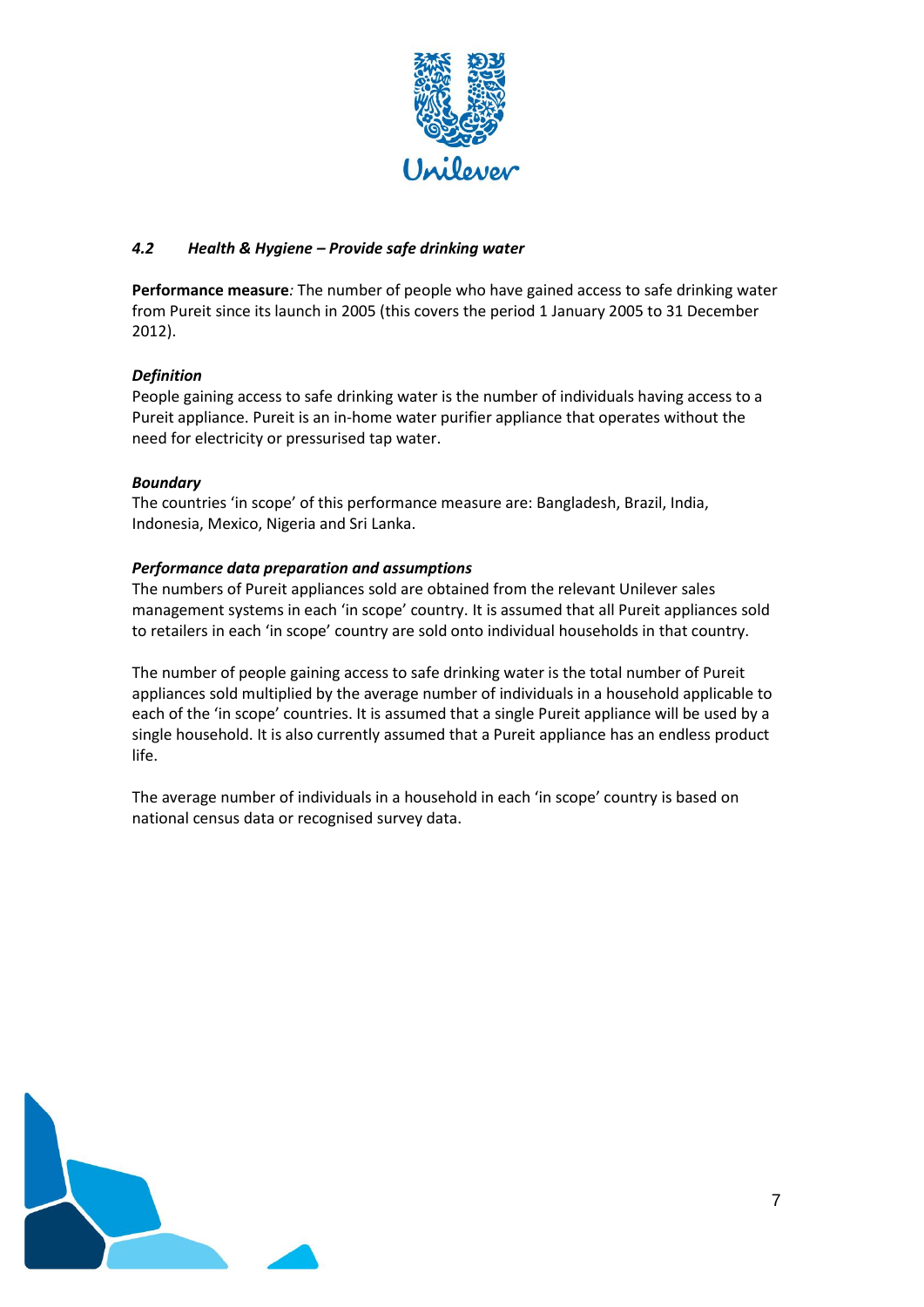

## *4.3 Nutrition – Helping people to achieve healthier diets*

**Performance measure**: The percentage of sales volume of Unilever's food and refreshment products meeting the criteria for the highest nutritional standards, based on globally recognised dietary guidelines, at the end of September 2012 (this covers the period 1 January 2012 to 30 September 2012).

## *Definition*

Unilever's food and refreshment products portfolio consists of all the individual food and refreshment SKUs (stock-keeping units) including food service marketed by Unilever worldwide, as well as the products marketed by the Pepsi–Lipton joint venture.

The highest product nutrition benchmarks refer to product levels of salt, saturated fat, trans fats, added sugar and kilocalories that are aligned with international dietary guidelines and are therefore the strictest within Unilever's Nutrition Enhancement Programme. We evaluate the content of these nutrients in our food and beverage products on the basis of the nutritional specifications. These specifications are the basis for nutrient levels disclosure on our product packaging or websites. The nutritional specifications are determined in line with globally and/or locally accepted food regulator methodologies.

The nutrient content of individual food and refreshment SKUs is compared to the benchmarks in order to determine compliance. Each product must meet all the nutrient benchmarks to be determined as compliant.

The benchmarks used are available at:

[http://www.unilever.com/images/sd\\_USLP-Benchmarks\\_April%202012\\_tcm13-262014.pdf.](http://www.unilever.com/images/sd_USLP-Benchmarks_April%202012_tcm13-262014.pdf)

For 2012 we report the percentage of sales volume (in tonnes) meeting these benchmarks.

## *Boundary*

All food and refreshment products including food service sold by Unilever globally in all countries are 'in scope' of this performance measure, as well as the ready-to-drink tea portfolio sold under the Pepsi–Lipton joint ventures.

## *Performance data preparation and assumptions*

The nutritional data for all food and refreshment products including food service are taken from Unilever's product specification management systems.

Ready-to-drink tea portfolio data is taken from Pepsi–Lipton joint venture data management systems.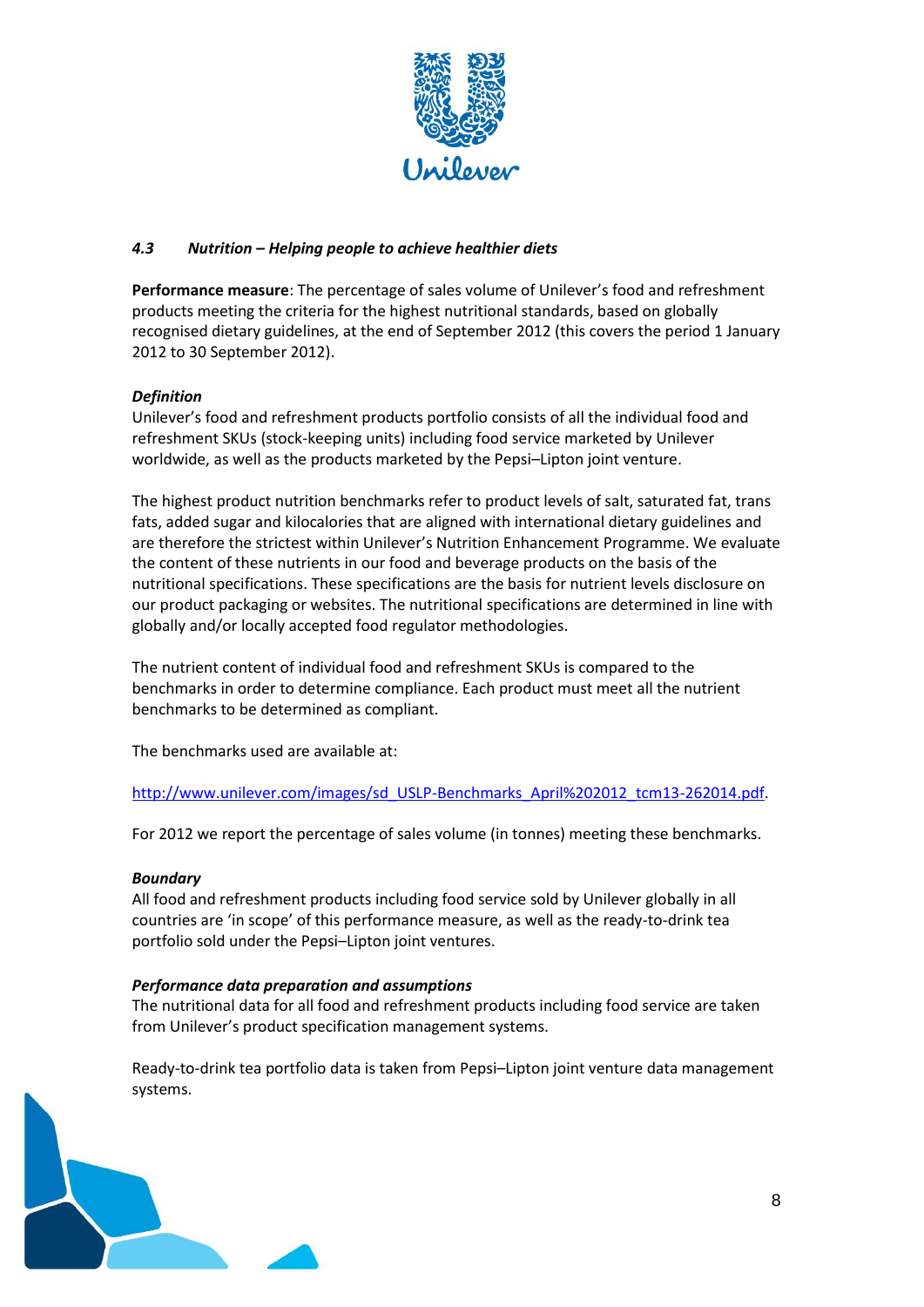

## *4.4 Greenhouse gases (GHG) – Reduce GHG emissions from washing clothes*

**Performance measure***:* The percentage of Unilever concentrated and compacted products within the total laundry products portfolio at the end of June 2012 (this covers the period 1 July 2011 to 30 June 2012).

## *Definition*

Concentrated and compacted laundry products are those detergents formulated as concentrated and/or compacted, offering lower dosage and reduced GHG emissions to wash normal soiled clothes than the standard recommended dosage for a non-concentrated/noncompacted product.

### *Boundary*

The laundry products portfolio relates to those products sold in our top 14 countries as measured by revenue.

### *Performance data preparation and assumptions*

Products are categorised (ie as concentrated and compacted) based on data from Unilever's product specification management systems.

Consumer behaviour research data is also used to determine if concentrated and compacted products are being used as intended. Where they are not, they are categorised as 'standard' laundry detergent products for the purposes of calculating this performance data.

The total number of washes per laundry product is calculated using the sales data and dosage measure when using the 'standard' recommended dosage for normal soiled clothes. This number is then used to determine the percentage of the total laundry products portfolio that is from concentrated and compacted products.

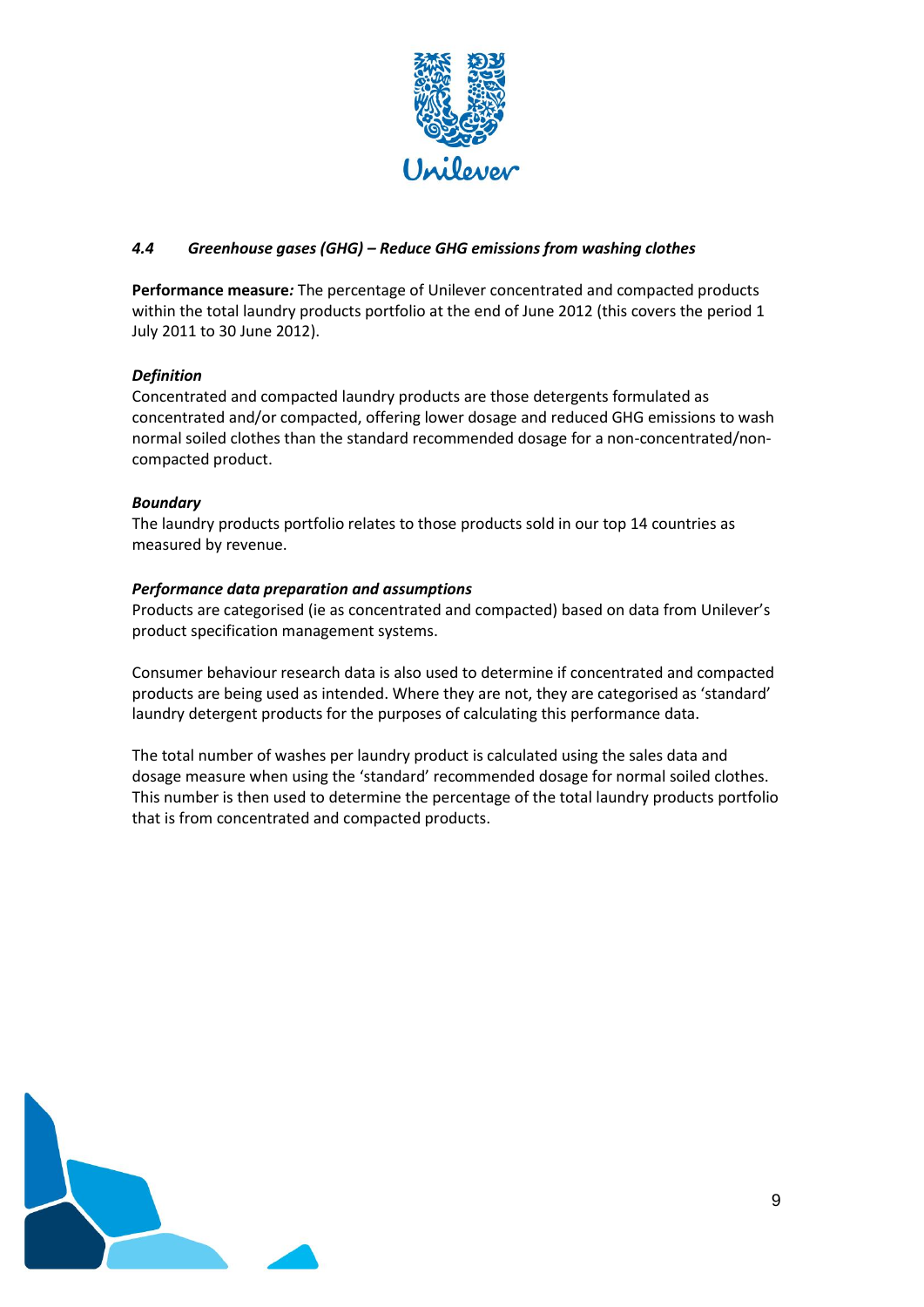

## *4.5 Water – Reduce water use in the laundry process*

**Performance measure**: The number of households using Unilever's One Rinse fabric conditioner products in 2012 (this covers the period 1 January 2012 to 31 December 2012).

#### *Definition*

Product penetration is defined as the number of households which have, at some point through the reporting year, purchased any variant of One Rinse fabric conditioner.

Household refers to a group of individuals, primarily close family members, living together in a single dwelling. To qualify, the household only needs to have bought a One Rinse fabric conditioner once in the 52-week time period. This metric does not account for a household buying multiple times or multiple bottles.

One Rinse fabric conditioner products are a group of products with the same core specification (formulation) – Comfort One Rinse and Surf One Rinse.

#### *Boundary*

The countries 'in scope' for this performance measure are: Brazil, Indonesia, the Philippines, Thailand and Vietnam. Both urban and rural households are now included for all countries.

#### *Performance data preparation and assumptions*

Third-party research companies determine the One Rinse conditioner products' penetration in each of the 'in scope' countries.

The third-party research companies organise consumer household panels in each of the 'in scope' countries to determine the amount of product purchased as a percentage compared to other brands (Unilever and non-Unilever).

The consumer household panels in each of the 'in scope' countries are made up of individuals representing a household.

The product penetration percentage is multiplied by the number of households in each 'in scope' country. Household data is sourced by a third-party research company in each country and this data can come from local government departments, national census data or recognised survey data.

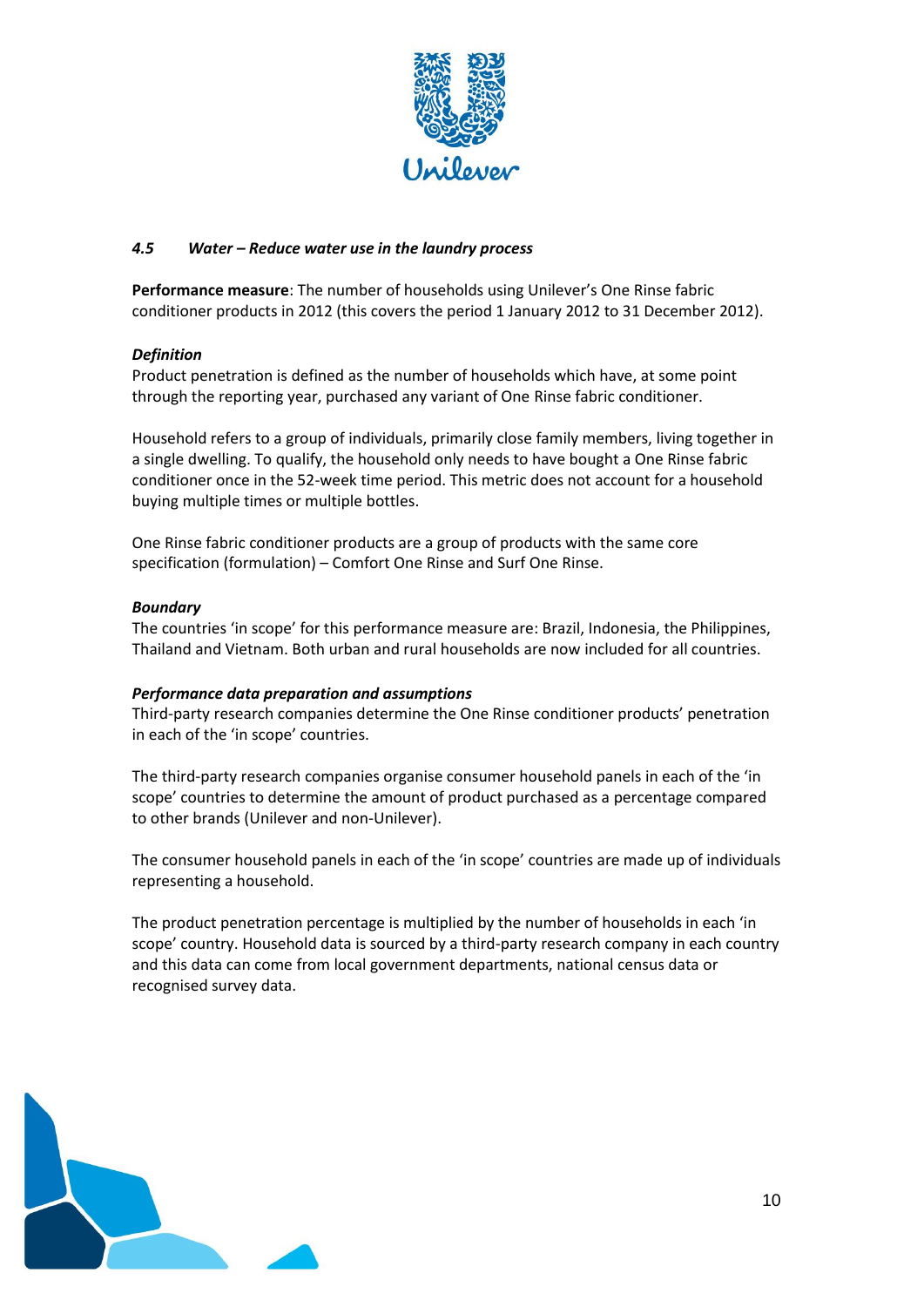

## *4.6 Sustainable sourcing – Sustainable palm oil*

**Performance measure**: The percentage of palm oil purchased from sustainable sources at the end of 2012 (this covers the period 1 January 2012 to 31 December 2012). This is expressed as a percentage of the total actual purchases of palm oil in 2011.

### *Definition*

Palm oil is defined as crude palm oil, palm oil mixtures/fractions and palm-based derivatives. These are used in home care, personal care and food products.

Sustainably sourced palm oil is defined as:

- a) Purchases of physically certified RSPO palm oil that can be traced back to a certified mill, ie to a producer who has been certified as complying with the Roundtable on Sustainable Palm Oil's (RSPO) Principles and Criteria – 'segregated supply' or 'mass balance supply'; and
- b) Purchases of GreenPalm certificates (both palm oil and palm kernel oil certificates) in lieu of segregated supply. For further details of GreenPalm certificates see [http://www.greenpalm.org/en/what-is-greenpalm/how-it-works.](http://www.greenpalm.org/en/what-is-greenpalm/how-it-works)

#### *Boundary*

Palm oil purchased (in its various forms) by all Unilever operations, excluding any palm oil purchased by third parties that manufacture products for Unilever.

#### *Performance data preparation and assumptions*

All palm oil purchases are consolidated from the relevant Unilever purchasing systems. The segregated supply volumes are identified based on the certified volumes provided by the relevant suppliers.

Palm oil derivates (eg palm kernel oil, palm stearine, palm olein) contained in a specific commodity purchase are consolidated from the relevant Unilever purchasing systems. The proportion of palm oil within the volume of ingredients purchased is based on details obtained from Unilever's product specification systems.

Purchases of oleo chemical derivatives are obtained from the relevant Unilever purchasing systems. Due to the inter-changeability of underlying feedstocks to produce the same oleo chemical derivative, conversion factors are applied to determine the volume of palm oil contained in such derivatives. The conversion factors are based on guidelines issued by the RSPO for oleo chemical derivatives and are used consistently across Unilever.

The total volume of palm oil purchased by Unilever in metric tonnes is consolidated from the above sources.

GreenPalm certificates are purchased and logged in the GreenPalm trading platform. Each GreenPalm certificate equates to one tonne of sustainable palm oil.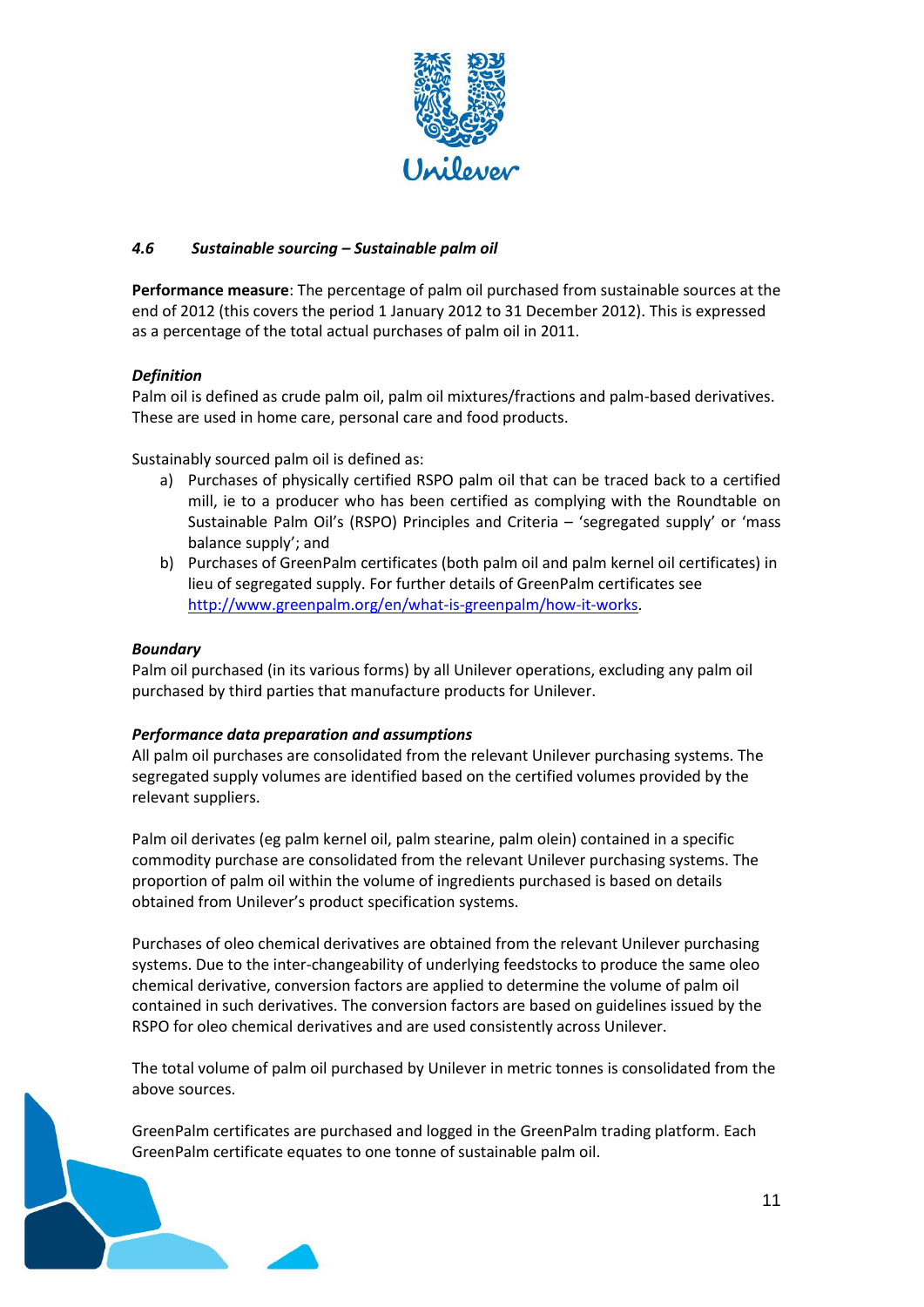

The percentage of palm oil purchased from sustainable sources is the total volume sourced as GreenPalm certificates and segregated supply as a proportion of the total volume of palm oil purchased by Unilever in metric tonnes.

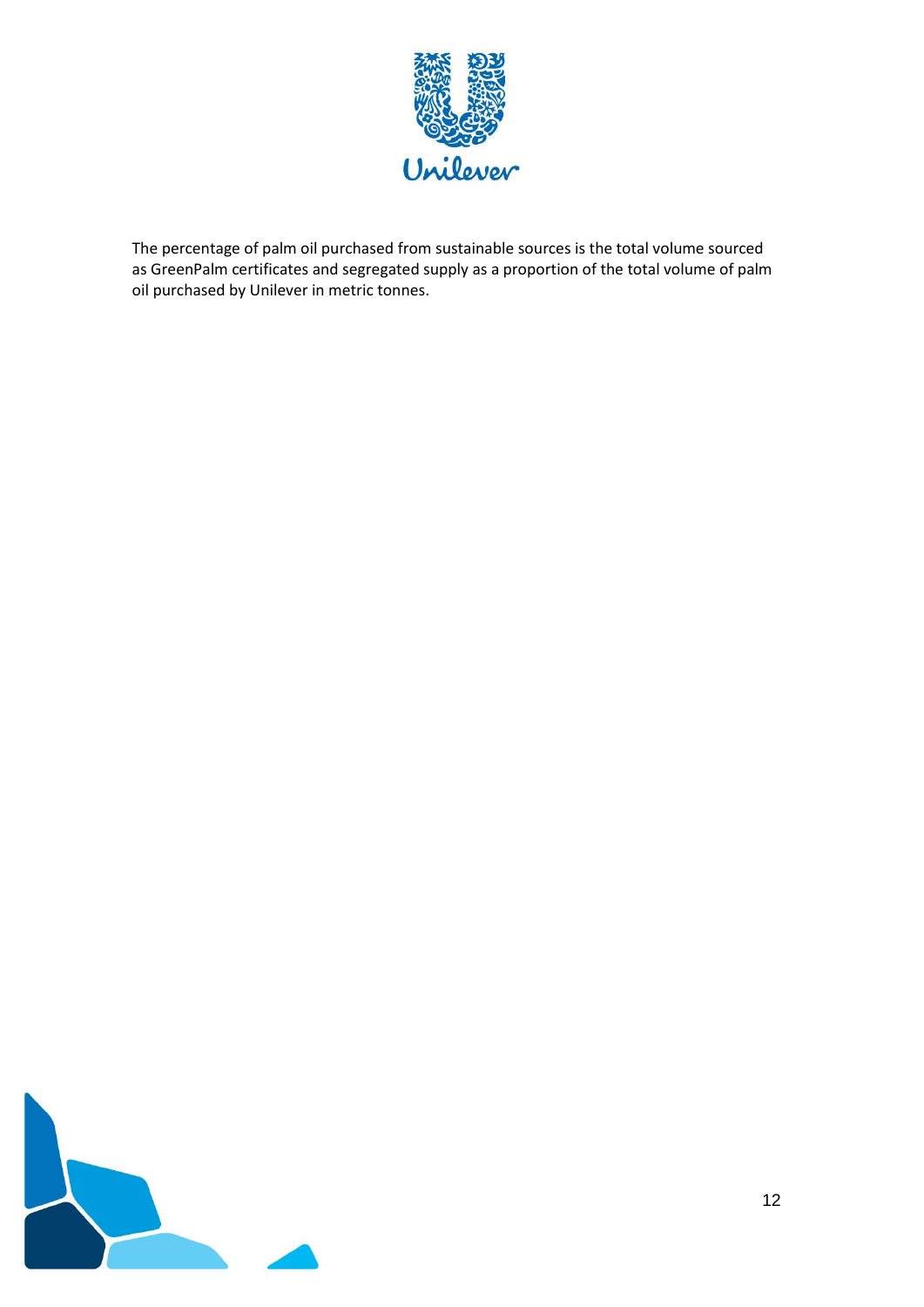

## *4.7 Sustainable sourcing – Sustainable soy*

**Performance measure**: The percentage of soy (oil and beans) purchased from sustainable sources at the end of 2012 (this covers the period 1 January 2012 to 31 December 2012). This is expressed as a percentage of the total actual purchases of soy (oils and beans) in 2011.

## *Definition*

Soy is an important ingredient for several Unilever food products. Soy includes both soy oils and all soy beans (conventionally grown, organic and genetically modified) measured in metric tonnes as bought by Unilever.

Sustainable sourcing of certified soy (oils or beans) is measured in the form of Round Table on Responsible Soy (RTRS) certificates purchased in lieu of segregated supply.

The RTRS standard for responsible soy production is designed to be used for all scales of soy production and all the countries where soy is produced. It includes requirements to halt conversion of areas with a high conservation value, to promote best management practices, to ensure fair working conditions and to respect land tenure claims.

Sustainable sources are defined as:

 Purchases of physically certified RTRS soy that can be traced back to a certified mill, ie to a producer who has been certified as complying with the Round Table on Responsible Soy (RTRS) Principles and Criteria.

The percentage of soy purchased from sustainable sources is the total volume sourced as RTRS certificates as a proportion of the total annual volume of soy purchased by Unilever in metric tonnes.

## *Boundary*

Soy oil and beans purchased by all Unilever operations, excluding any purchased by third parties that manufacture products for Unilever.

#### *Performance data preparation and assumptions*

The Unilever Procurement function records and tracks the amount of raw material (in this case soy) sourced sustainably by:

- recording purchased certificate redemptions in the public domain via the RTRS website
- validating the certificate redemptions with the invoices to Unilever from RTRS certificate suppliers in the relevant Unilever purchasing systems.

Each certificate equates to one tonne of sustainable soy.

The total annual volume of soy purchased by Unilever in metric tonnes is consolidated from the Unilever data warehouse (MSI) and validated by Procurement management.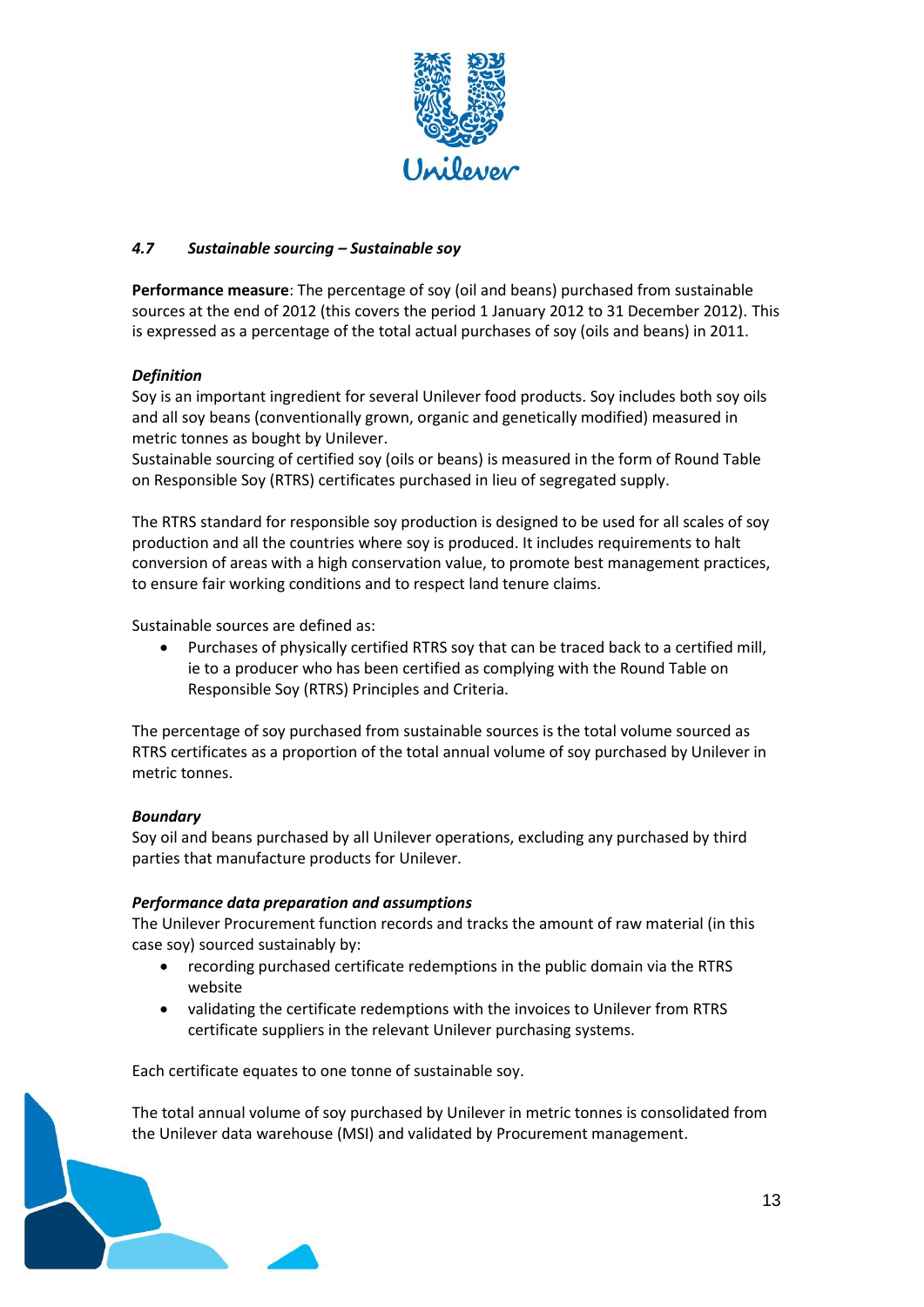

Similar to palm oil, which uses a GreenPalm certificates offsetting scheme, the purchase of RTRS certificates is a first step to send a market signal to producers in the current absence of segregated traceable RTRS soy oil or beans.

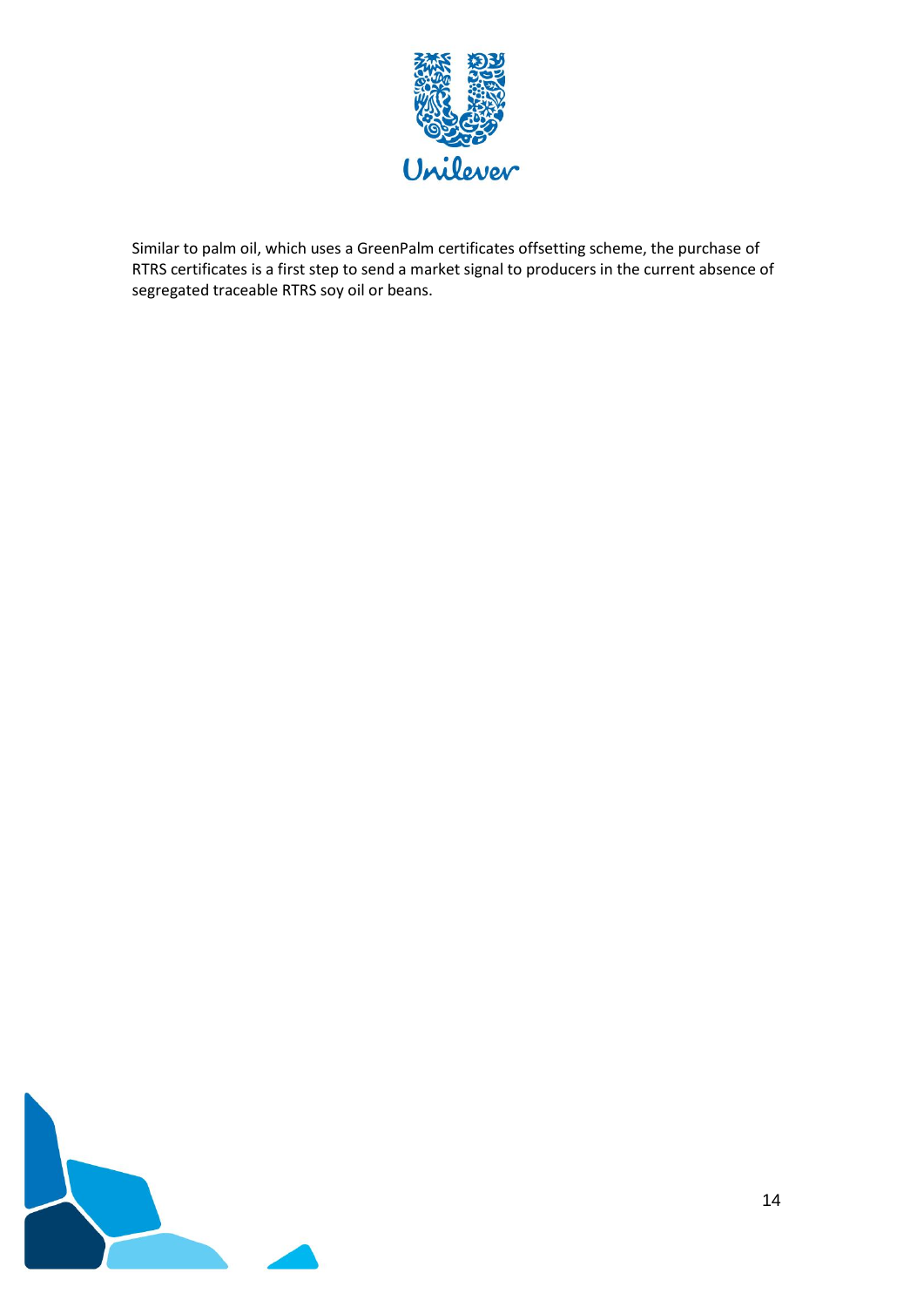

## *4.8 Sustainable sourcing – Sustainable tea*

**Performance measure**: The percentage of tea purchased from sustainable sources at the end of 2012 (this covers the period 1 January 2012 to 31 December 2012). This is expressed as a percentage of the total actual purchases of tea in 2011. The percentage of our Lipton tea bag blends which contained a proportion of Rainforest Alliance Certified™ tea by the end of 2012.

### *Definition*

Sustainable sources refers to both Rainforest Alliance ('RA') Certified™ farms as well as farms that have been verified as complying with the requirements set out in the Unilever Sustainable Agriculture Code.

RA is an internationally recognised standard. Others available are UTZ Certified and FairTrade. RA farms meet the standards of the Sustainable Agriculture Network, an independent organisation which develops, manages and owns the Sustainable Agriculture Standard.

The percentage of tea purchased from sustainable sources is the total volume sourced as RA certified as a proportion of the total annual volume of tea purchased by Unilever in metric tonnes.

For our Lipton tea bag blend target, each raw material (tea) is coded describing several properties of the material itself, eg one of them is 'RA' describing whether the material is a RA certified tea or not. Tea blends are considered as containing a proportion of RA certified tea if they contain greater than 5% RA certified tea.

#### *Boundary*

Tea purchased by all Unilever operations, excluding any purchased by third parties that manufacture products for Unilever.

#### *Performance data preparation and assumptions*

The Unilever Procurement function records and tracks the amount of raw material (in this case tea) sourced sustainably by:

- recording purchases of RA tea raw materials
- validating them against the RA certified suppliers in the relevant Unilever purchasing systems.

The total annual volume of tea purchased by Unilever is consolidated and validated by Procurement management.

The use of tea in blends packed in Lipton tea bags is tracked on a manual basis. It is reviewed and validated by the Category Procurement Operations Manager – Tea.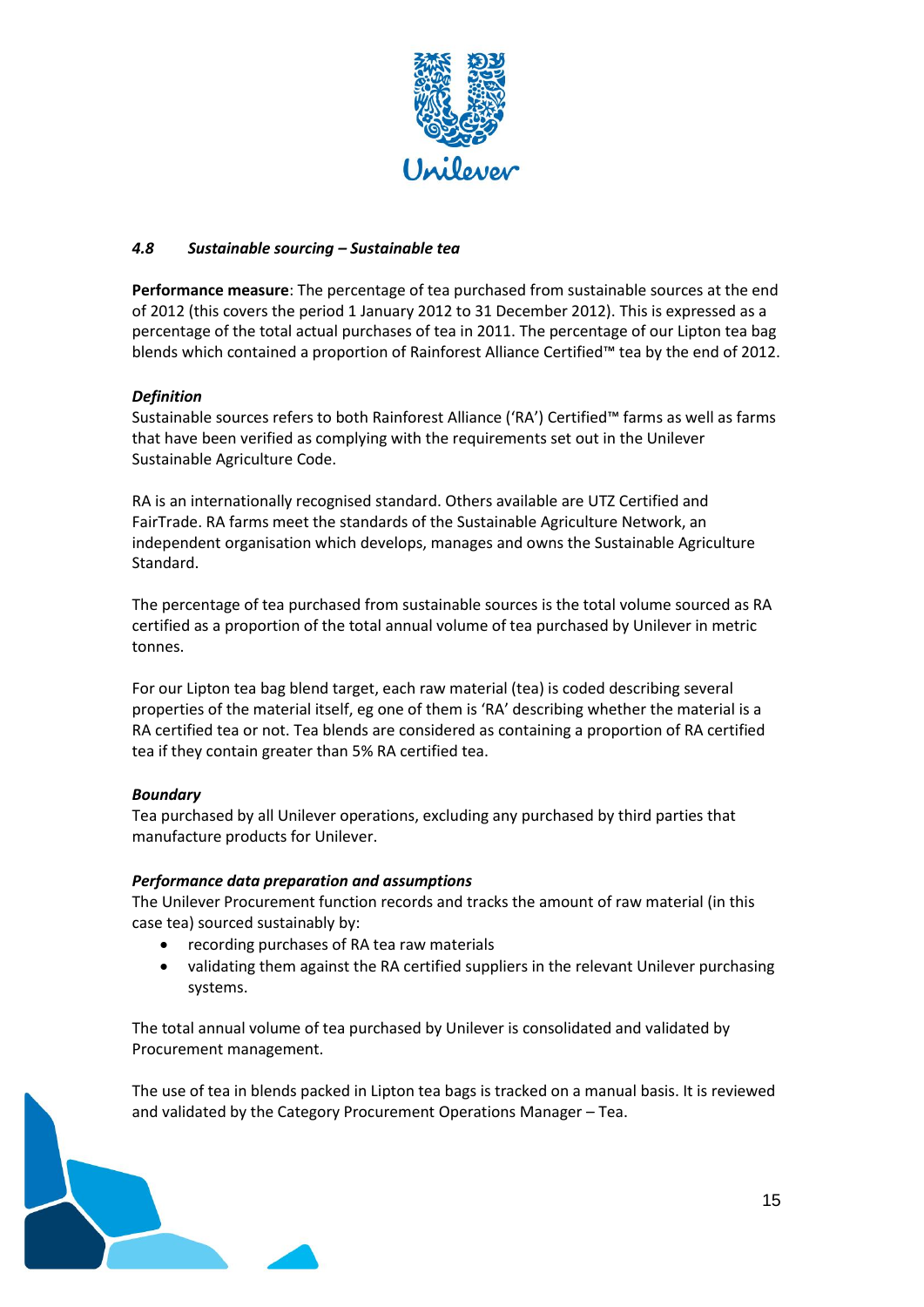

## *4.9 Better livelihoods – Supporting small-scale distributors*

**Performance measure**: The number of female entrepreneurs ('Shakti ammas') selling products to households in India at the end of 2012 (this is as at 31 December 2012).

## *Definition*

'Shakti ammas' are women identified in rural villages in India who sell Unilever products. 'Shakti ammas' are required to purchase Unilever products from one of Unilever's main distributors. 'Shakti ammas' are not employed by Unilever. A 'Shaktimaan' is a male Shakti, generally from the same family. The metric currently does not report on the number of 'Shaktimaan'.

A 'Shakti amma' is considered to be active if the individual regularly purchases Unilever products from the main distributor. An active 'Shakti amma' is someone who has completed one full sales cycle in the last three months, ie purchase from and full payment of goods to the distributor and a further purchase of goods.

## *Boundary*

The 'Shakti ammas' do not include male entrepreneurs. The initiative currently operates only in India.

## *Performance data preparation and assumptions*

'Shakti ammas' are allocated a unique identification number in Unilever's sales management system. This system is used by the main distributors who sell products to the 'Shakti ammas'.

Details of purchases by each 'Shakti amma', including date and value, are collected via mobile phones (given to the 'Shakti ammas'), registered in the sales management system. The system also flags those individuals that are no longer active, ie those that have not purchased products within the preceding three months.

The number of active 'Shakti ammas' is extracted from the sales management system.

It is assumed that, on average, each 'Shakti amma' sells products to 68 households.

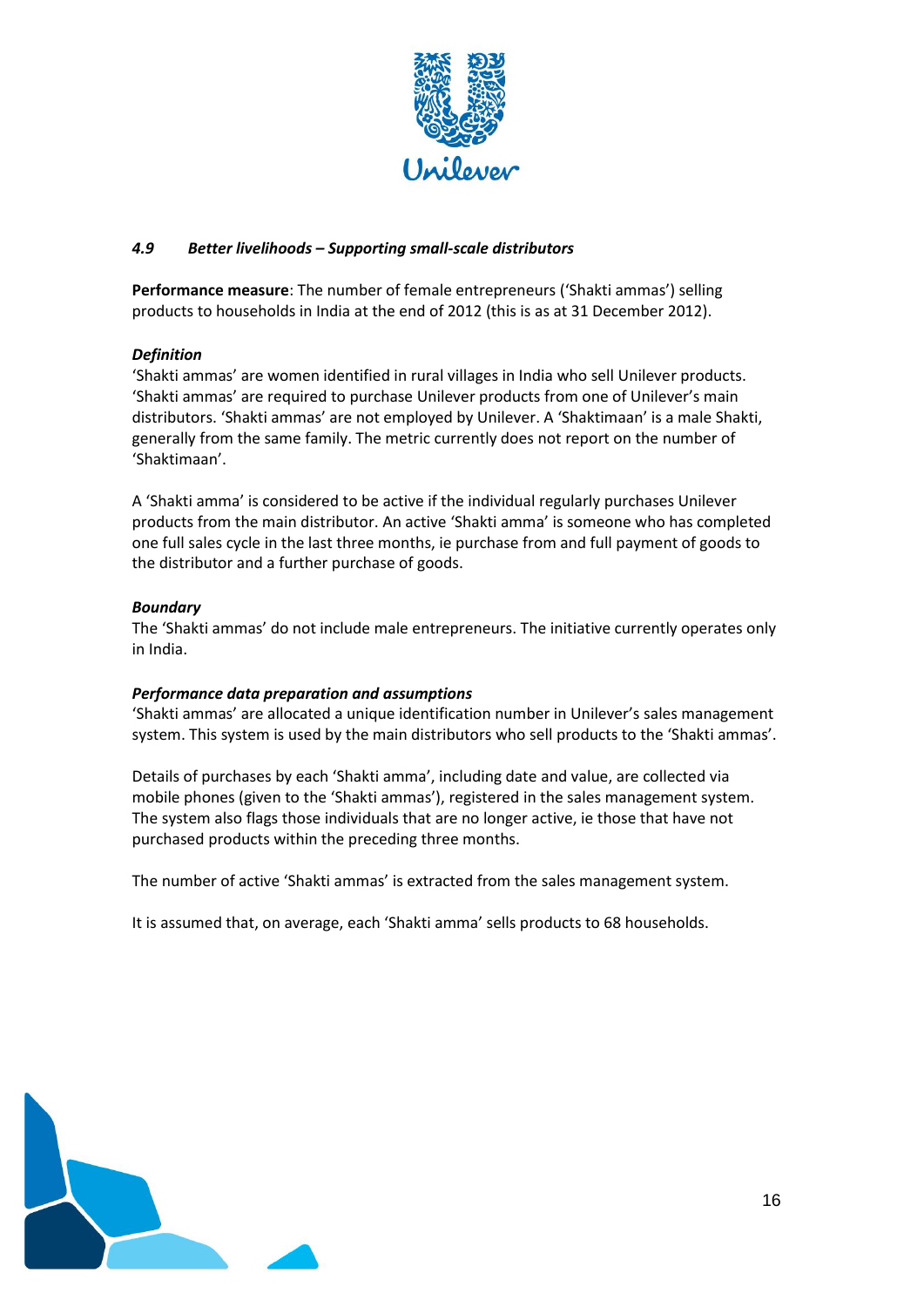

## **5. Environmental and Occupational Safety performance data preparation**

Sections 5.1-5.10 detail the basis of preparation for each environmental and occupational safety performance indicator.

## *5.1 Water – Quantity of water (in cubic metres) abstracted by manufacturing sites (part of USLP)*

**Performance measure**: The amount of water abstracted in cubic metres by manufacturing sites in 2012 (this covers the period 1 January 2012 to 31 December 2012). The quantity of water abstracted in cubic metres during the reporting year compared to the quantity of water abstracted in cubic metres in the baseline year (2008).

## *Definition*

Water abstracted is defined as water imported by Unilever manufacturing sites from municipal supplies, bore hole, river, sea, etc. Each factory records water abstracted as either potable water (drinking water quality) or non-potable water (non-drinking water quality). Total water abstracted is the sum of potable and non-potable, measured in cubic metres.

We calculate water abstracted per tonne of production, based on total cubic metres of water abstracted divided by the sum of production volume in tonnes reported by each manufacturing site.

## *Boundary*

Water abstracted by manufacturing sites does not include rainwater captured and treated on the manufacturing site. Water contained in raw materials is not included. However, water abstracted for use as an ingredient in products is included. Water abstracted by third parties that manufacture or package products for Unilever is excluded.

## *Performance data preparation and assumptions*

Measuring water abstracted by Unilever manufacturing sites when it enters the factory boundary is more specific than 'use' of water resources which can have multiple meanings. All imported water as recorded on meter reads/invoices is captured by each manufacturing site in the Unilever Environmental Performance Reporting (EPR) system. All data is recorded in cubic metres.

The EPR system summarises and aggregates the data into standard reports by manufacturing site and at regional and global levels.

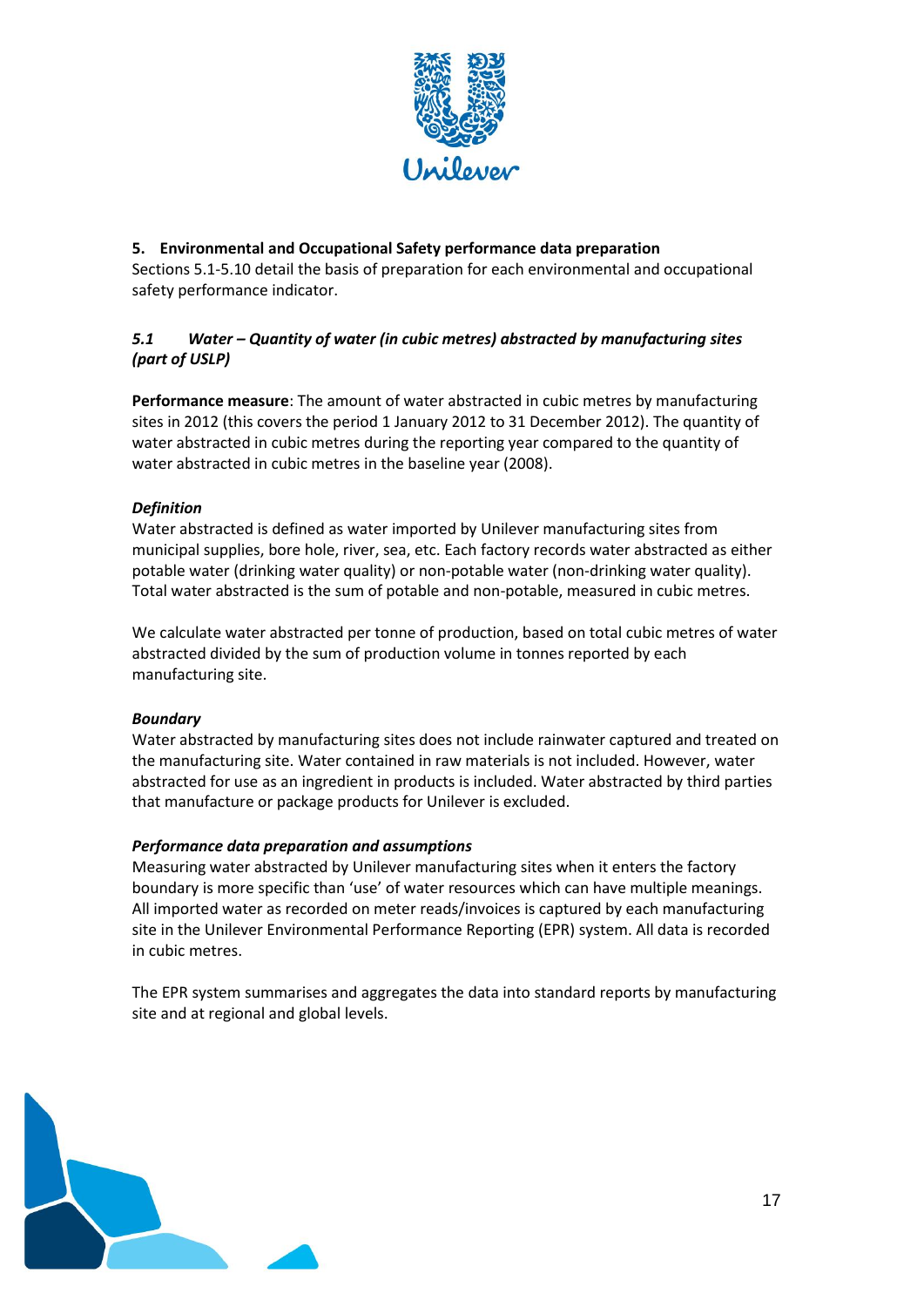

## *5.2 Emissions of chemical oxygen demand (COD) in kg per tonne of production*

**Performance measure:** Chemical oxygen demand (COD) in kg in 2012 (this covers the period 1 January 2012 to 31 December 2012).

## *Definition*

COD represents the ingredients and product lost from our manufacturing processes in process wastewaters. It arises mainly during cleaning operations.

COD is widely used by regulatory bodies to control industrial wastewaters and to calculate the correct level of charges for downstream municipal wastewater treatment, which is designed to remove most of the COD before the wastewater is discharged to the environment.

### *Boundary*

The Unilever COD data represent the effluent load discharged from the boundary of the manufacturing site. It is typically calculated from a representative concentration of COD in the wastewater and volumetric flow of the wastewater.

### *Performance data preparation and assumptions*

The COD load is typically calculated using COD concentration data measured in on-site laboratories or those of wastewater treatment companies and volumetric flow data from effluent flow meters on site.

The data does not make any allowance for the fact that based on individual site data we estimate that around a further 90% of this material is removed in municipal wastewater treatment plants. Consequently the COD load which actually reaches the environment is much lower.

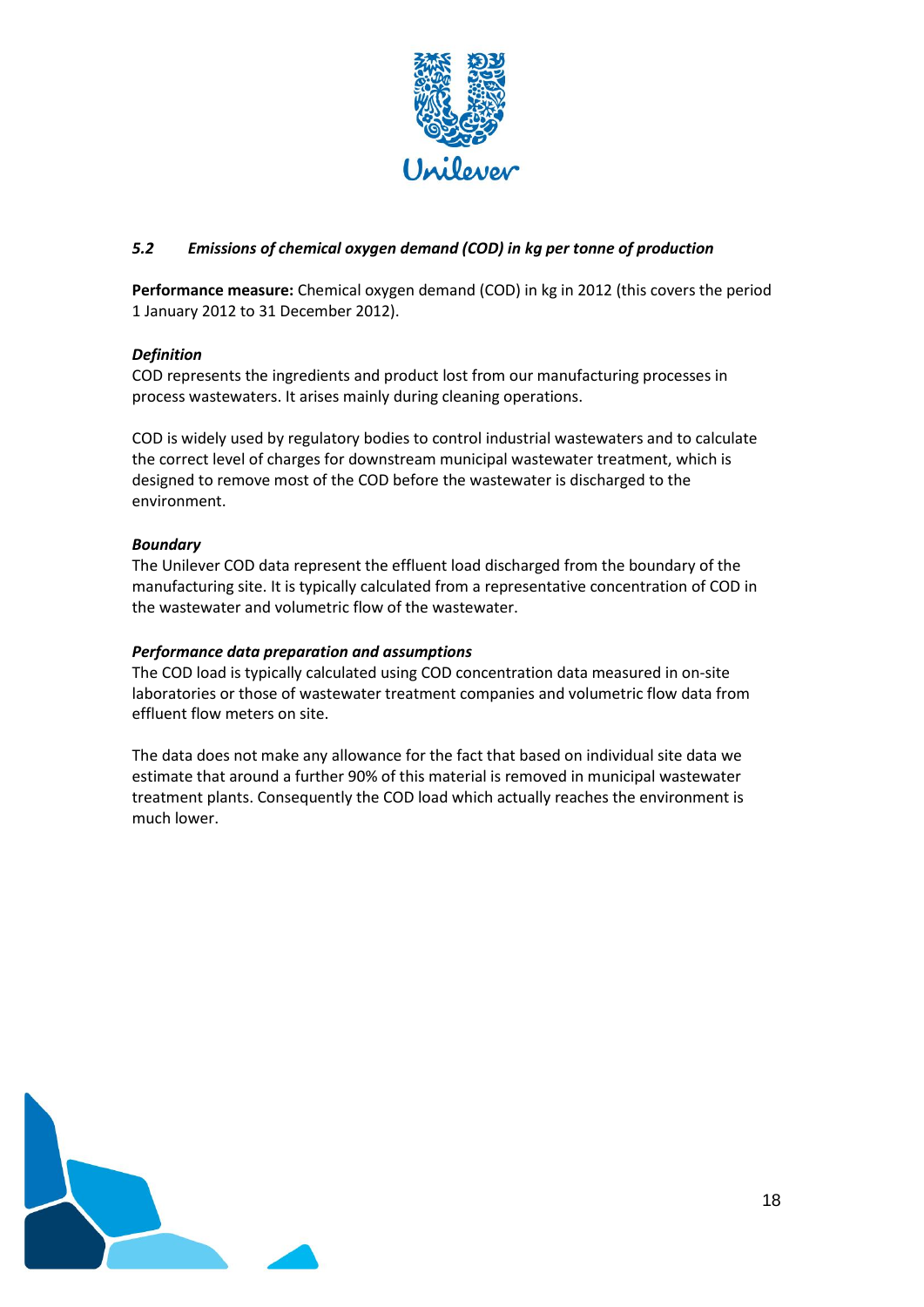

## *5.3 & 5.4 Greenhouse gases – CO<sup>2</sup> emissions from energy use in kg per tonne of production and change in the tonnes of CO<sup>2</sup> from energy produced in 2012 compared to 2008 manufacturing (part of USLP) and total energy consumption in GJ per tonne of production*

Performance measure: Tonnes of CO<sub>2</sub> emissions from energy used in manufacturing in 2012 (this covers the period 1 January 2012 to 31 December 2012). Absolute emissions during the reporting year compared to absolute emissions in the baseline year (2008).

## *Definition*

Each factory records energy used in manufacturing under various energy sources (eg grid electricity, gas, fuel oil). Each energy use is converted to gigajoules (GJ), using standard conversion factors and calorific values.

 $CO<sub>2</sub>$  emissions from energy used in manufacturing sites is calculated from energy sources in gigajoules multiplied by the carbon emission factor for each energy type (in kg  $CO<sub>2</sub>$  per GJ).

Absolute CO<sub>2</sub> emissions during the reporting year is the sum of CO<sub>2</sub> emissions for each energy source.

We calculate  $CO_2$  emissions per tonne of production, based on absolute  $CO_2$  emissions divided by the sum of production volume in tonnes reported by each manufacturing site.

## *Boundary*

The energy sources that result in  $CO<sub>2</sub>$  emissions include electricity, coal, natural gas, heavy fuel oil, light fuel oil and steam.

 $CO<sub>2</sub>$  emissions from the following uses/sources at our manufacturing sites are excluded:

- diesel/LPG used in forklifts, fire trucks and testing power generators
- third parties that manufacture or package products for Unilever
- biogenic fuels (biomass, wood pellets, etc)
- renewable electricity purchased from verifiable certification schemes.

We do not measure levels of three other major GHGs because our emissions are negligible. These are: nitrous oxide (produced mainly in nitric oxide manufacture), perfluorocarbons (mainly associated with aluminium and magnesium production) and sulphur hexafluoride (used in some electrical equipment).

#### *Performance data preparation and assumptions*

Primary energy use data is taken from meter reads/invoices and captured for each manufacturing site in the Unilever Environmental Performance Reporting (EPR) system. The EPR system contains factors to convert common units of energy (eg cubic metres of gas or tonnes of oil) to a standard unit of energy (GJ).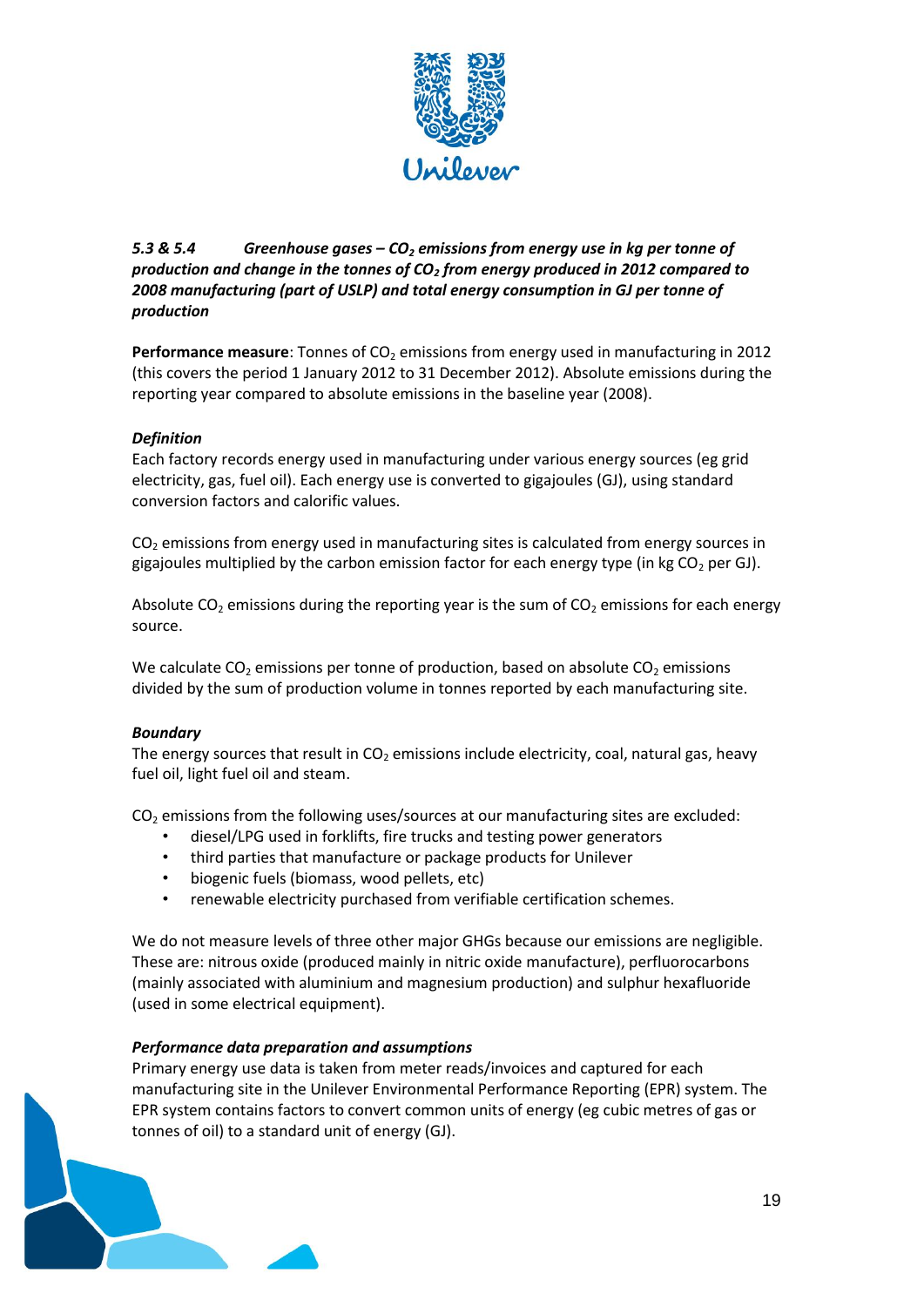

Standard units of energy are converted to tonnes of  $CO<sub>2</sub>$  emissions from energy using standard carbon emission factors for each energy source. Carbon emission factors for gridsupplied electricity reflect the country/region where the manufacturing site is located. Consistent with the USLP metric, this is based on  $CO<sub>2</sub>$  emissions as opposed to GHG emissions.

These metrics are measured in the same way for all manufacturing sites. The EPR system summarises and aggregates the data into standard reports by manufacturing site and at regional and global levels.

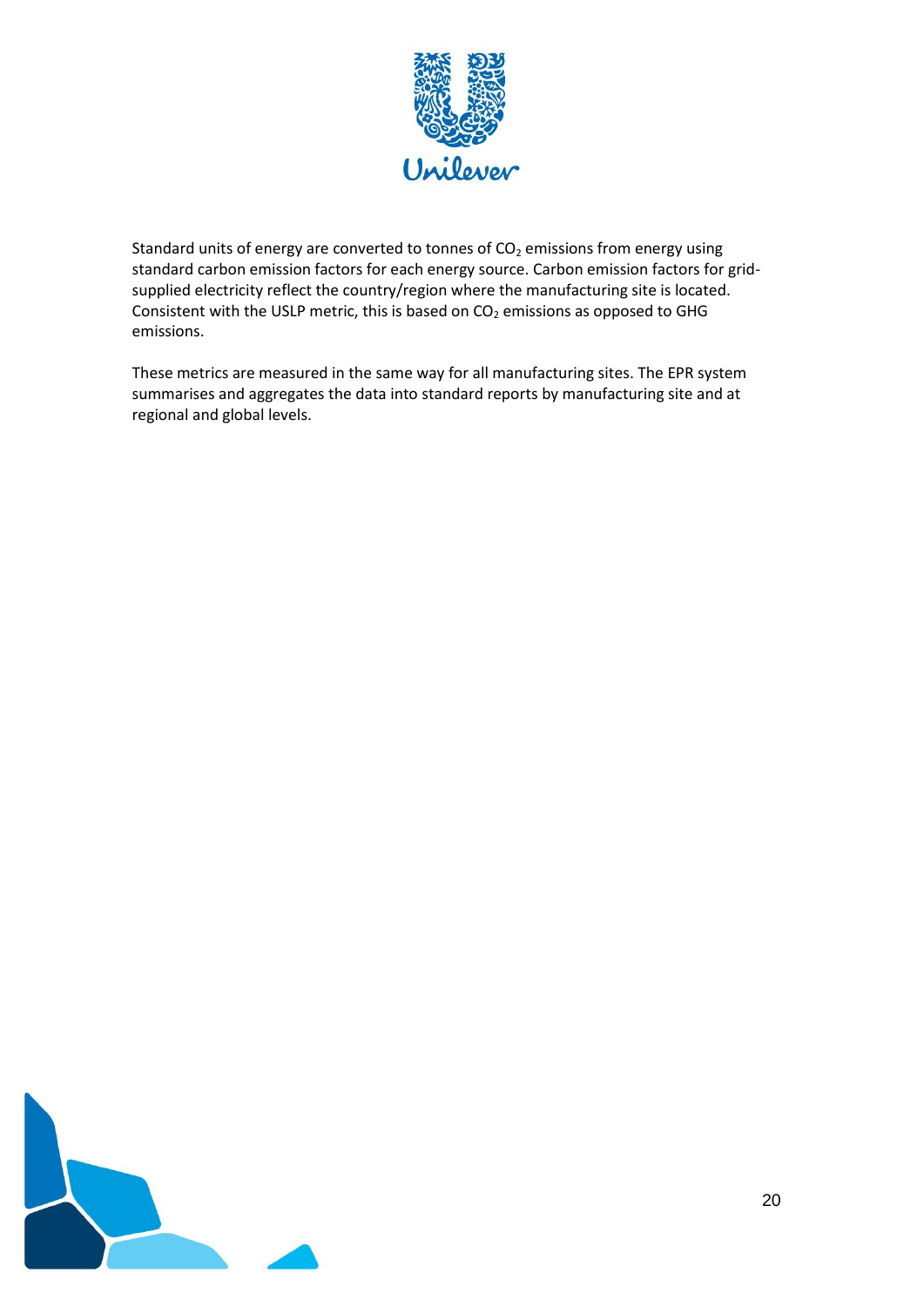

## *5.5 Emissions of SO<sup>x</sup> from boilers and utilities in kg per tonne of production*

**Performance measure:** Emissions of SO<sub>x</sub> from boilers and utilities in kg per tonne of production for the period from 1 January 2012 to 31 December 2012.

## *Definition*

 $SO_x$  emissions (expressed as sulphur oxides or  $SO_2$ ) are precursors to acid deposition due to acid rain. These have harmful effects on plants, aquatic life and infrastructure.

## *Boundary*

This air emission parameter is relevant to most manufacturing sites since almost all have a boiler used for generating steam. In some cases diesel generators are also used on‐site for electricity generation and some sites use mobile utilities (forklifts, tractors, etc).

For the relatively small number of sites which have spray drying towers, fuel used in the spray drying tower is not included in the calculation of emissions of  $SO<sub>x</sub>$  as the sulphur is assumed to be absorbed in the material in the spray drier and is not emitted to the atmosphere.

## *Performance data preparation and assumptions*

The Unilever data is calculated from the total mass of fuel consumed, and its sulphur content (which is typically advised by the fuel supplier), and is expressed in terms of a mass of sulphur dioxide (SO<sub>2</sub>). Boiler SO<sub>x</sub> emissions are calculated assuming there is complete combustion of all the sulphur in the fuel to  $SO<sub>2</sub>$ .

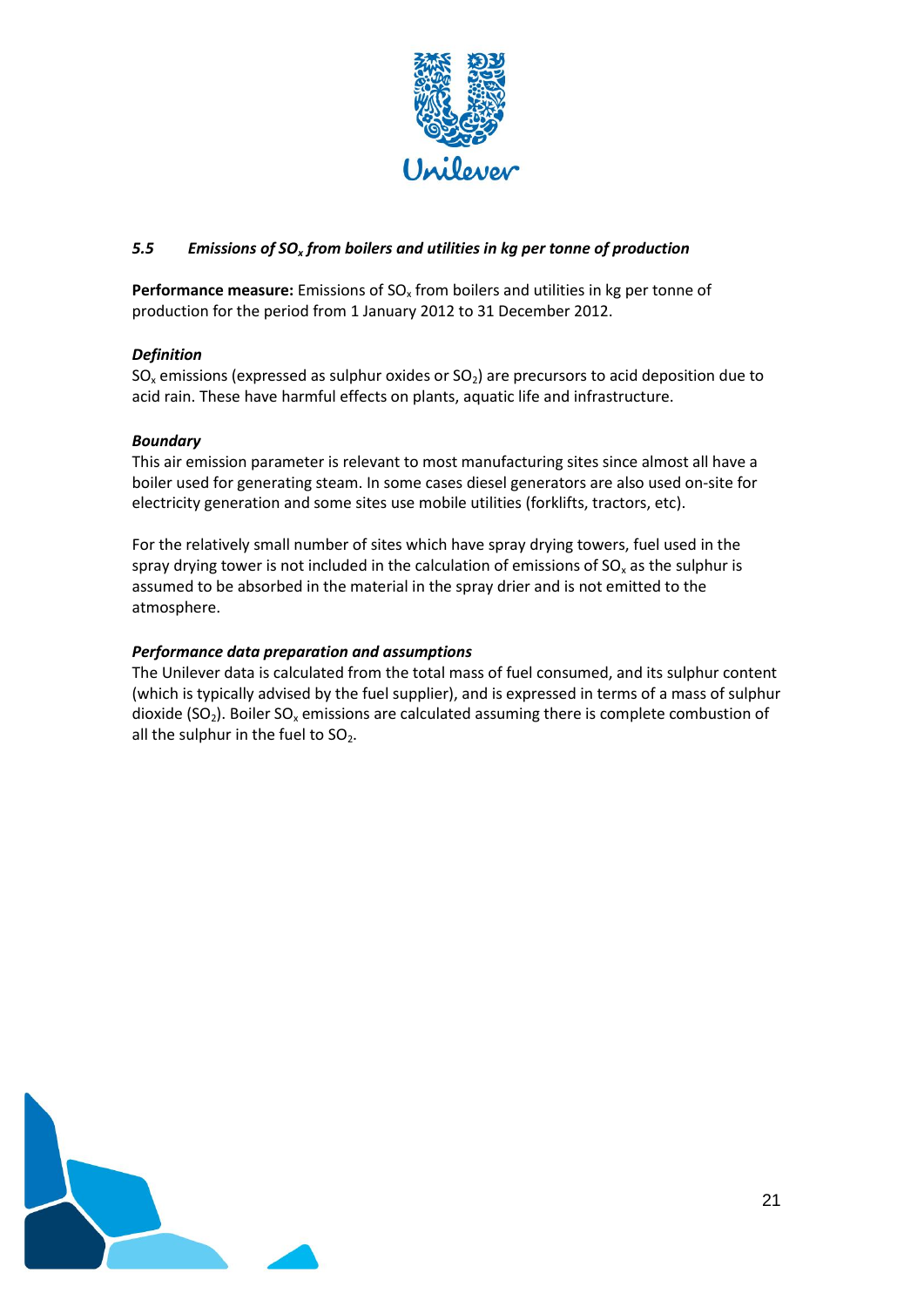

## *5.6 Emissions of ozone-depleting potential (ODP) in grams per tonne of production*

**Performance measure:** Emissions of ozone-depleting potential in g per tonne of production for the period from 1 January 2012 to 31 December 2012.

## *Definition*

Ozone-depleting substances (ODSs) are compounds mainly used as refrigerants. They include chlorofluorocarbon ('CFCs'), hydrochlorofluorocarbons ('HCFCs'), hydrofluorocarbons ('HFCs'), halons and methyl bromide. When these compounds break down in the stratosphere, they release chlorine or bromine atoms which deplete the ozone layer.

## *Boundary*

We report the annual quantity of ODSs emitted to the atmosphere including losses, eg due to leaks or maintenance (which are subsequently topped up) and emissions to the atmosphere not replaced, eg when a unit is decommissioned and where the refrigerant is not recycled.

## *Performance data preparation and assumptions*

The quantity of each type of refrigerant data used to calculate ODP is typically based on maintenance records for replenishment of any refrigerant gas losses. The quantity of refrigerant gas replenished is assumed to have leaked from the system and is recorded annually in the EPR system. Where a refrigeration unit is decommissioned and the refrigeration gas is removed from the system for recycling or secure disposal, the quantity is recorded as disposed or recycled waste.

The ozone-depleting potential (ODP) is derived for the different ODSs using specific factors. The conversion factor data we use is from the United States Environmental Protection Agency (EPA) website for some of the single source refrigerants (R‐11, R‐12, R‐113) – see values in http://www.epa.gov/ozone/ods.html, with the remainder (mainly mixtures) being derived from the refrigerant data summary by James M Calm and Glenn C Hourahan, *Engineered Systems*, November 2011.

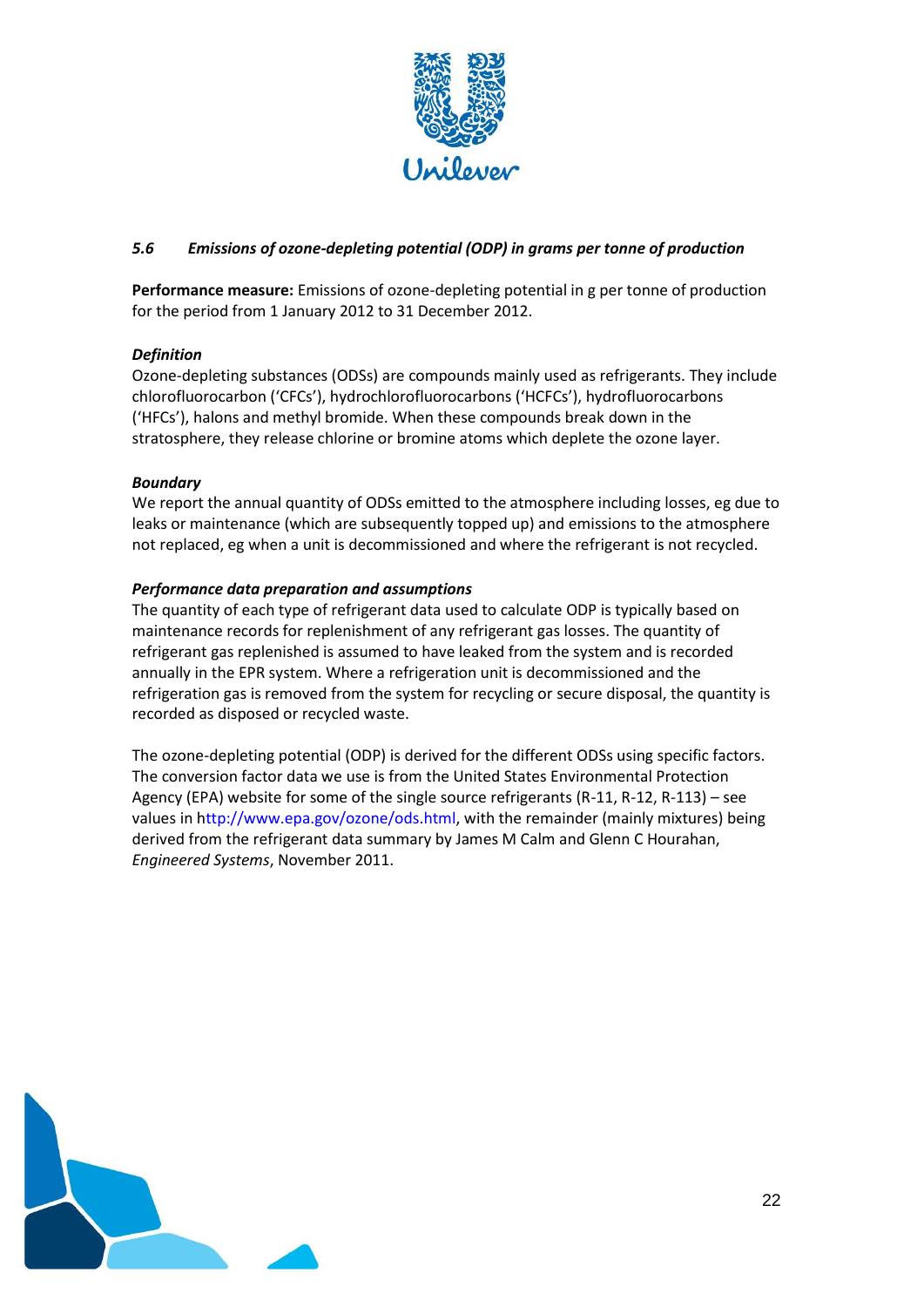

## *5.7 & 5.8 Waste – Hazardous and non-hazardous waste in kg per tonne of production and change in tonnes of total waste in 2012 compared to 2008 (part of USLP)*

**Performance measure**: The amount of hazardous and non-hazardous waste sent for disposal in kg per tonne of production in 2012 (this covers the period 1 January 2012 to 31 December 2012). The change in the tonnes of total waste sent for disposal in 2012 compared to 2008.

## *Definition*

Waste is defined as hazardous or non-hazardous as classified under local legislation where the manufacturing site is located.

Disposal of waste refers to solid or liquid wastes that are exported from a Unilever manufacturing site to landfill or to incineration without energy recovery.

We calculate kg disposed waste per tonne of production, based on total tonnes of disposed waste divided by the sum of production volume in tonnes reported by each manufacturing site.

### *Boundary*

The metric does not include:

- liquid effluent wastes that are discharged from a site typically via pipeline or road tanker – where the chemical oxygen demand (COD) is measured (these liquid effluent wastes are recorded and reported separately internally);
- waste from building/demolition projects that are not directly related to production;
- waste disposed by third parties that manufacture or package products for Unilever.

#### *Performance data preparation and assumptions*

Sites have access to primary waste data. This is typically from weigh-bridge tickets and invoices from waste providers and is captured by each manufacturing site in the Unilever Environmental Performance Reporting (EPR) system.

This metric is measured in the same way for all manufacturing sites. The EPR system summarises and aggregates the data into standard reports by manufacturing site and at regional and global levels.

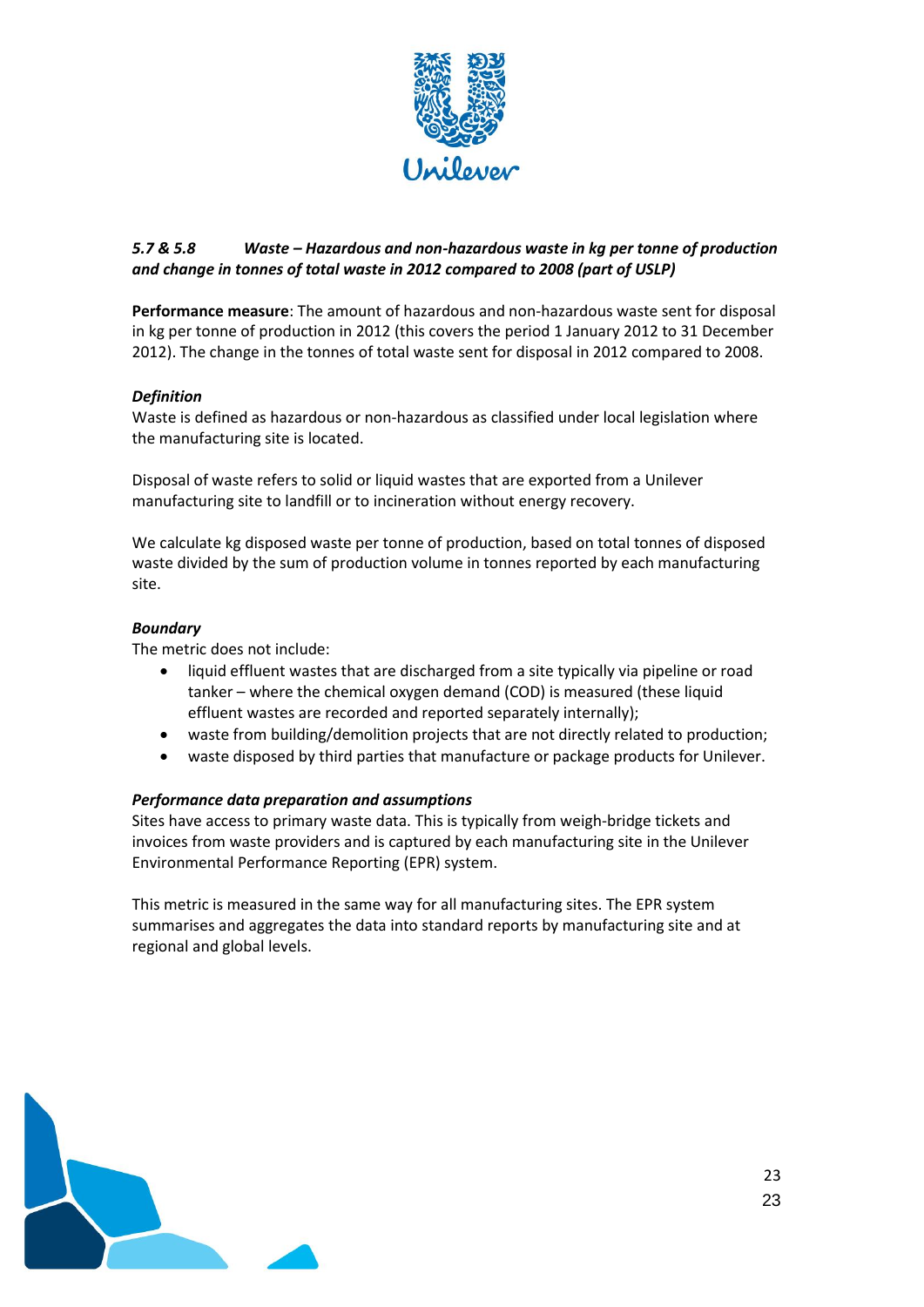

## *5.9 Occupational safety – Reduce workplace injuries and accidents*

**Performance measure**: The number of occupational injury or work-related ill-health (WRIH) events which results from exposure to an occupational health and safety hazard(s), in the course of employment which results in death (this covers the period 1 January 2012 to 31 December 2012).

## *Definition and boundary*

The following are referred to as Class A fatalities and are included in the scope of this indicator:

- Fatal occupational injuries and/or fatal work-related ill-health (WRIH) cases which occur on, or across the immediate external perimeter, of a Unilever site to a Unilever employee, while he/she is on duty, a contractor while he/she is working for Unilever (including onsite third-party operations) or a person visiting the Unilever site.
- Fatal occupational injuries or work-related ill-health (WRIH) which occur while a Unilever employee is away from a Unilever site but on company business (ie while on duty).

We record any of the following types of fatality, categorised as Class B, separate to those described above. They are not included in the scope of the fatal accident indicator but are reported separately internally:

 All fatal accidents involving members of the public which are associated with Unilever's own operations and/or associated with a Unilever employee while they are on duty. This does not include outsourced activities undertaken for us by third parties other than any fatal accidents at contract manufacturers/packers which occur while their employees are engaged in work for Unilever.

## *Performance data preparation and assumptions*

We collect data and report on three categories of fatal accidents: employee on-site, employee off‐site and contractor on‐site.

In addition to this fatality data, where such accidents may be deemed to be associated with our operations, Unilever also requires its individual organisations/units to report fatal accidents involving members of the public and those which occur at third‐party contract manufacturers where they are producing goods and services for us. In common with other companies in our industrial sector, these incidents are only reportable internally.